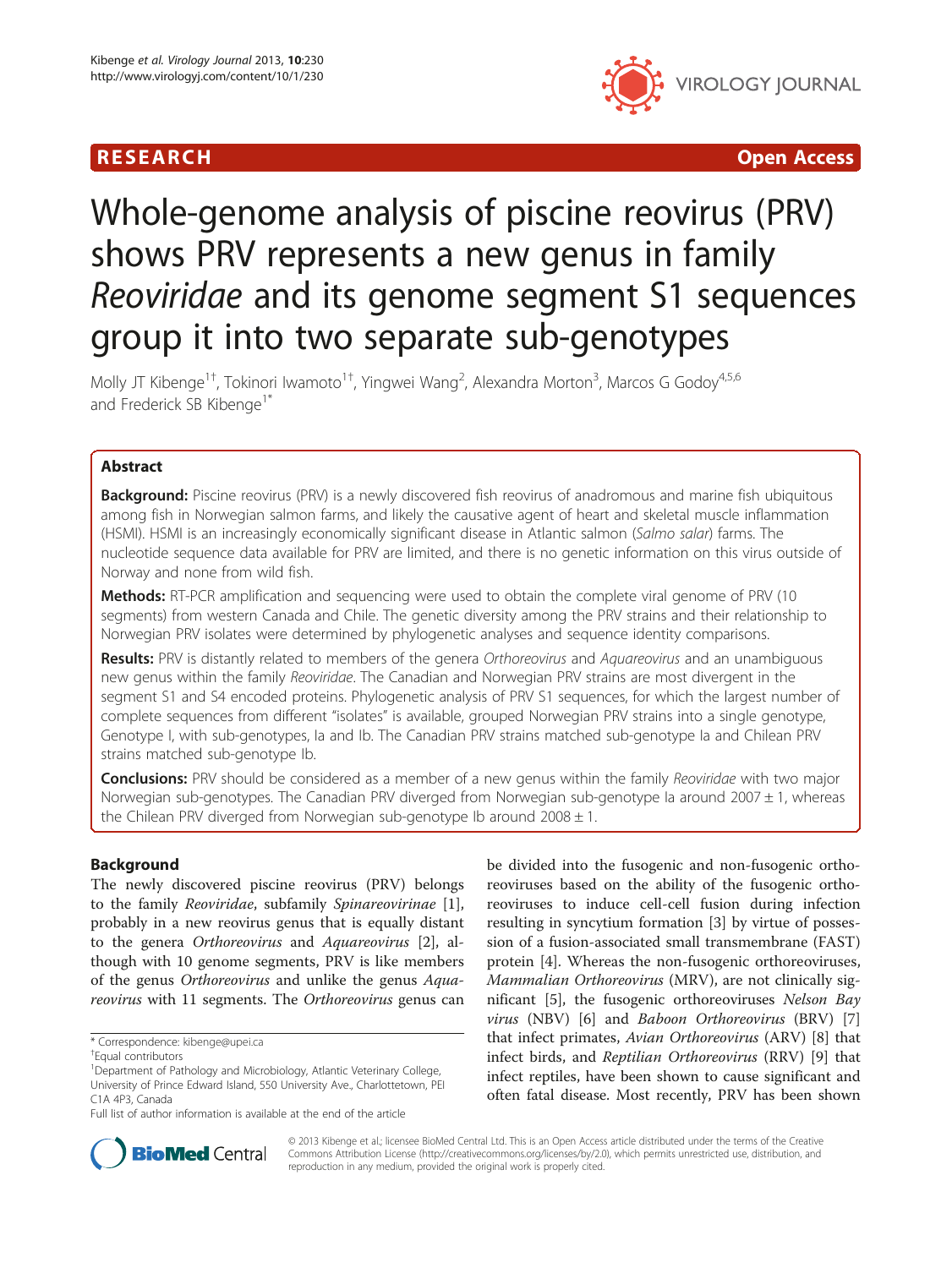to be more closely related with recognized orthoreoviruses than with recognized aquareoviruses, and does not encode a FAST protein and is therefore nonfusogenic [\[10](#page-18-0)].

PRV is associated with heart and skeletal muscle inflammation (HSMI) [\[2](#page-18-0)]; an emerging disease of marinefarmed Atlantic salmon [\[11](#page-18-0)], first recognized in 1999 in western Norway [\[12](#page-18-0)] and subsequently in Scotland [[13\]](#page-18-0). PRV has also been detected by real-time reverse transcription quantitative polymerase chain reaction (RT-qPCR) at a low prevalence in wild Atlantic salmon "S. salar" [[2\]](#page-18-0) and in certain marine fish species (Atlantic herring "Clupea harengus", Capelin "Mallotus villosus", Atlantic horse mackerel "Trachurus trachurus", and Great silver smelt "Argentina silus") along the coast of Norway [\[14](#page-18-0)]. PRV was also detected in 3% of anadromous trout (sea-trout) "Salmo trutta" tested, but not in anadromous Arctic char "Salvelinus alpinus" [\[15](#page-18-0)]. PRV is ubiquitous in Norwegian salmon farms [[16,17\]](#page-18-0), but there is a significant increase in the viral load and tissue distribution during outbreaks of HSMI [\[2,18\]](#page-18-0). The virus can be propagated in the GF-1 cell line [[19](#page-18-0)], derived from the tissue of orange-spotted grouper, Epinephelus coioides [[20\]](#page-18-0), and cardiac and skeletal muscle pathology typical of HSMI can be reproduced in naïve Atlantic salmon by experimental inoculation with the supernatant from cell culture passaged PRV [\[19\]](#page-18-0). Most recently, it has been reported that serum enzymes creatine kinase and lactate dehydrogenase, associated with cardiac injury in humans [[21](#page-18-0)], are significantly correlated with HSMI histopathology in Atlantic salmon [[22](#page-18-0)]. Other reports doubt the pathogenicity of PRV, describing PRV as an opportunistic virus [[23,24\]](#page-18-0) or non-pathogenic virus [\[15\]](#page-18-0). The virus has been detected in marine-farmed Atlantic salmon in Chile [[25,26\]](#page-18-0). There is anecdotal evidence that it is also present in farmed Atlantic salmon and wild Pacific salmon in British Columbia-Canada [\[27](#page-18-0)], where 75% of 300 farm salmon reportedly tested positive for PRV [[27](#page-18-0)] but no sequence information was reported.

The PRV genome comprises at least 10 dsRNA segments including three large (L), three medium (M), and four small (S) size-class RNA genome segments [[2\]](#page-18-0). To date only two "isolates", both from marine-farmed Atlantic salmon from Norway, have been sequenced on all 10 genomic segments by high-throughput pyrosequencing of clinical samples: Reovirus sp. Salmo/GP-2010/ NOR from HSMI [\[2](#page-18-0)], and CMS PRV from a CMS outbreak [\[24\]](#page-18-0). However, only the Salmo/GP-2010/NOR sequences are accessible from the GenBank Database (GenBank accession numbers GU994013-GU994022). The coding assignments of genomic segments S1 and S4 initially reported to encode proteins with no identified homologs in orthoreoviruses and aquareoviruses [\[2](#page-18-0)], were recently shown to be reversed such that S1 encodes

the major outer capsid protein, Outer clamp protein (σ3 and VP7 in MRV and aquareoviruses, respectively), and S4 encodes the virus attachment protein, Outer fiber protein (σ1 in MRV, which is absent in aquareoviruses) [[10\]](#page-18-0). A further complication is that several sequences of Norwegian PRV isolates were deposited in the GenBank database as S4 sequences [\[18,28\]](#page-18-0) but correspond to S1 sequences [2, this study], and sequences of the remaining 9 genomic segments for these virus isolates have not been reported.

The sequence data available for PRV strains are limited, with no genetic information on this virus outside of Norway, and none from wild fish despite the economical impact of HSMI on salmon aquaculture and the potential for transmission of PRV to wild salmon populations or from wild salmon to farmed salmon.

The primary goal of the present study was to determine the genetic diversity among PRV strains detected in tissue samples obtained from fish in western Canada, and in Chile, and their relationship to known Norwegian PRV sequences. We also attempted to sequence the complete genomes of three "isolates", two Canadian and one Chilean to obtain more information about the taxonomic assignment of PRV.

## Results and discussion

## Amplification and sequencing of cDNA of genomic segments of PRV from fish samples

Piscine reovirus was readily detected by RT-qPCR during testing at the Atlantic Veterinary College laboratory in fish tissue samples from western Canada, and at the ETECMA diagnostic laboratory in fish tissue samples from Chile (data not shown). Consistent with observations elsewhere [[2,18\]](#page-18-0), PRV is ubiquitous in marinefarmed salmon. PRV was consistently detected in gill tissue, identifying the gills as suitable target tissue and likely a primary transmission route for PRV. This is consistent with Orthoreovirus, which are commonly isolated from enteric and respiratory tract tissues [\[1\]](#page-18-0).

Ten samples from western Canada with either low Ct values or unique case histories, host species, and sampling times listed in (Additional file [1](#page-17-0): Table S1a) were selected for amplification and cloning of cDNA of viral genome segments. Four additional samples for which the 3′ portion of genome segment L1 had been PCRamplified during the original testing for PRV (Table [1](#page-2-0)), were included in the analysis of PRV sequences.

Figure [1](#page-3-0) shows the RT-PCR amplification and sequencing strategy used for the PRV genome segments, based on Canadian "isolate" 358. The new PRV nucleotide sequences (Additional file [2:](#page-17-0) Table S2) are available through the GenBank database [[29](#page-18-0)]. The complete PRV genome (10 segments) was amplified from 2 of 10 samples. Additional partial or full-length sequences were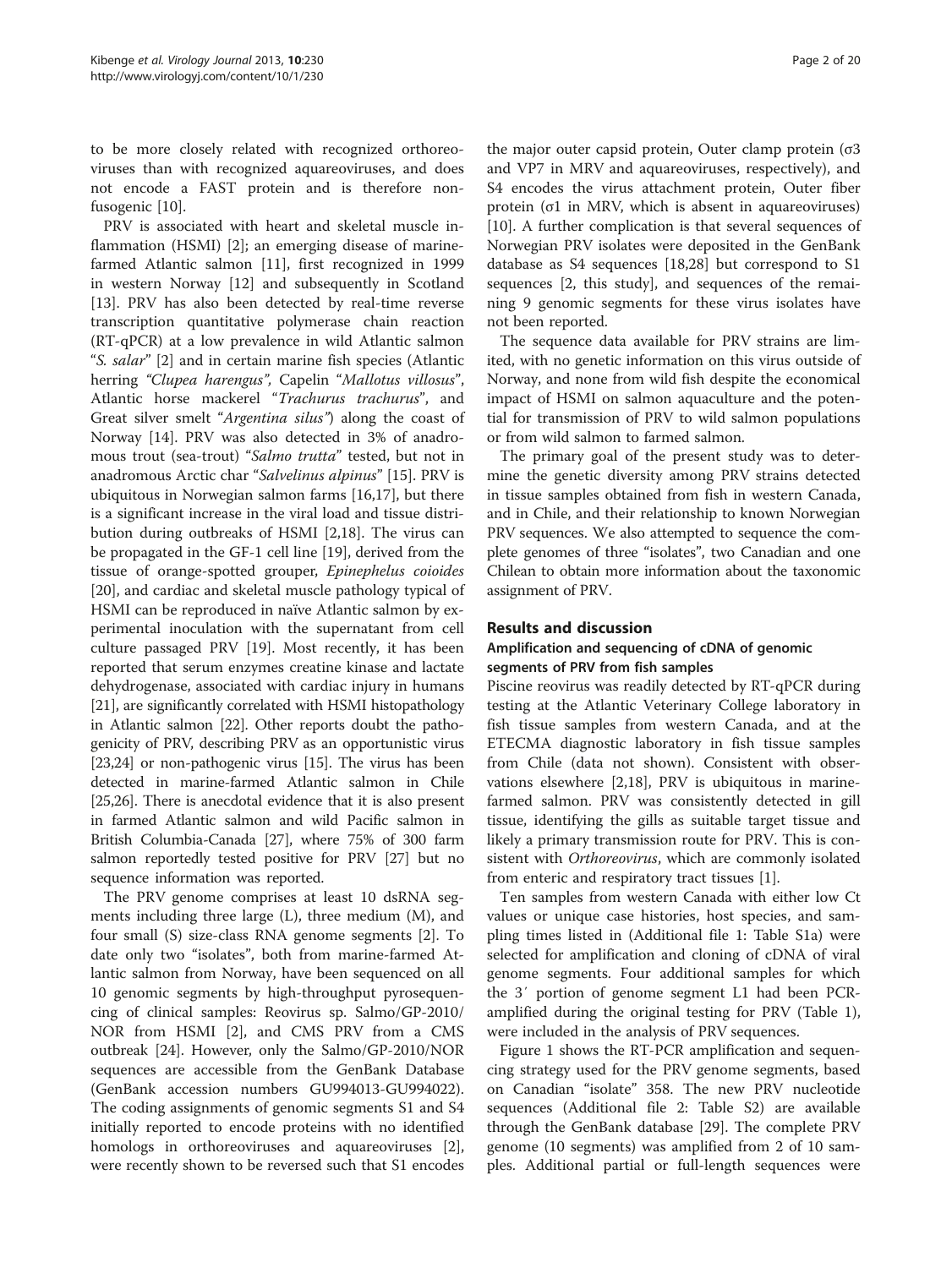<span id="page-2-0"></span>Table 1 List of new piscine reovirus (PRV) "isolates" from Canada and Chile

| PRV "isolate"  | <b>Fish species</b> | Source         |  |  |  |  |
|----------------|---------------------|----------------|--|--|--|--|
| 23             | Atlantic salmon     | Farmed, Canada |  |  |  |  |
| 163            | Atlantic salmon     | Farmed, Canada |  |  |  |  |
| 167            | Atlantic salmon     | Farmed, Canada |  |  |  |  |
| 177            | Atlantic salmon     | Farmed, Canada |  |  |  |  |
| 185            | Atlantic salmon     | Farmed, Canada |  |  |  |  |
| 196            | Atlantic salmon     | Farmed, Canada |  |  |  |  |
| 209            | Atlantic salmon     | Farmed, Canada |  |  |  |  |
| 321            | Atlantic salmon     | Farmed, Canada |  |  |  |  |
| 333            | Cutthroat trout     | Wild, Canada   |  |  |  |  |
| 340            | Cutthroat trout     | Wild, Canada   |  |  |  |  |
| 358            | Atlantic salmon     | Farmed, Canada |  |  |  |  |
| 371            | Atlantic salmon     | Farmed, Canada |  |  |  |  |
| 468            | Chum salmon         | Wild, Canada   |  |  |  |  |
| 480            | Steelhead trout     | Farmed, Canada |  |  |  |  |
| <b>CGA337</b>  | Atlantic salmon     | Farmed, Chile  |  |  |  |  |
| <b>CGA558</b>  | Atlantic salmon     | Farmed, Chile  |  |  |  |  |
| <b>CGA8857</b> | Atlantic salmon     | Farmed, Chile  |  |  |  |  |
| CGA280-5       | Atlantic salmon     | Farmed, Chile  |  |  |  |  |

also obtained on PRV genomic segments L1 (12 samples), L2 (1 sample), L3 (2 samples), M1 (4 samples), M2 (2 samples), M3 (4 samples), S1 (4 samples), S2 (3 samples), S3 (1 sample), and S4 (1 sample). PRV sequences were obtained from four different western Canada fish species (Atlantic salmon "Salmo salar", Cutthroat trout "Oncorhynchus clarkii", Steelhead trout "Oncorhynchus mykiss", and Chum salmon "Oncorhynchus keta") (Table 1 and Additional file [2:](#page-17-0) Table S2). Failure to amplify transcripts from all PRV positive samples was attributed to variation in viral loads. It has been reported that fish are capable of reducing the viral load by the end of the production cycle [\[18](#page-18-0)]. The differences in RT-PCR amplification could be due to differences between the PRV "isolates". It is also possible that variations in transcription levels of different virus genes, and efficiency of PCR of the different targets contributed to the inability to amplify all 10 genome segment transcripts in some of the samples.

Among the Chilean PRV positive samples, 6 fish individually sampled from the same farm with low Ct values were selected for amplification of all 10 viral genome segments; sequences from one of these samples was used in the analysis. These were all fish kidney samples, which had significantly lower Ct values (Additional file [1](#page-17-0): Table S1b) compared to the fish gill samples from Canada (Additional file [1](#page-17-0): Table S1a). Three additional sequences on PRV genomic segments L3 (3 samples) and S1 (2 samples) were already available and were included in the analysis, for a total of 4 Chilean PRV "isolates" (Table 1 and Additional file [2](#page-17-0): Table S2).

(Additional file [2:](#page-17-0) Table S2) shows the nucleotide and amino acid sequence identities of the new PRV isolates when compared to the single Norwegian PRV isolate, Salmo/GP-2010/NOR (GenBank accession numbers GU994013-GU994022). The largest nucleotide sequence differences between Canadian and Norwegian PRV strains are on segments M2 and S1 (96-97% sequence identity). However, at the amino acid sequence level, our analysis shows that Canadian and Norwegian PRV strains are most divergent in the S1 encoded proteins, the major outer capsid protein (Outer clamp protein) and the non-structural protein p13, and the S4 encoded virus attachment protein (Outer fiber) [[10\]](#page-18-0). The difference on the S4 protein is very interesting as it consists of a variable region of 18 residues at the C-terminus. This work is the first report of genomic analysis of PRV strains detected in tissue samples obtained from fish outside of Norway, extending the current geographical range of the characterized virus to both North and South America.

## The PRV conserved terminal nucleotide sequences

Conserved terminal nucleotide sequences are useful for reovirus classification [[1](#page-18-0)]. Palacios et al. [\[2](#page-18-0)] reported the complete genome sequence of the Norwegian PRV isolate Salmo/GP-2010/NOR including the conserved nucleotides at the 5′ end and the 3′ end of the genome (5′-GAUAAA/U------UCAUC-3). Table [2](#page-4-0) compares these conserved terminal sequences to those of members of the Orthoreovirus and Aquareovirus genera. The conserved nucleotides 5′-GAUAAA/U were present at the 5′ ends in all the positive strands of each of the 10 genome segments of PRV, and are unique to PRV, whereas the 3′ conserved termini UCAUC-3′ are also conserved between PRV, and the Orthoreovirus and Aquareovirus genera (Table [2](#page-4-0)).

## The PRV protein profile deduced from whole-genome sequence analysis

In the present study, the major open reading frames (ORFs) in the 10 PRV genomic segments, identified based on the first methionine of the ORF, vary in length from 315 codons in S4 to 1,290 codons in L2. The lengths of the non-coding regions ranged from 7 to 83 nucleotides at the 5′ end and from 44 to 89 at the 3′ end. The putative PRV gene products calculated from the nucleotide sequence data in this study are shown in Table [3](#page-4-0). Only the S1 genome segment is bicistronic, encoding the Outer clamp protein and a nonstructural protein, p13, which is not a FAST protein [\[10](#page-18-0)]. In this sense, PRV is similar to Mammalian orthoreovirus (MRV), which also does not have a FAST protein and is non-fusogenic. However, MRV differs from PRV in gene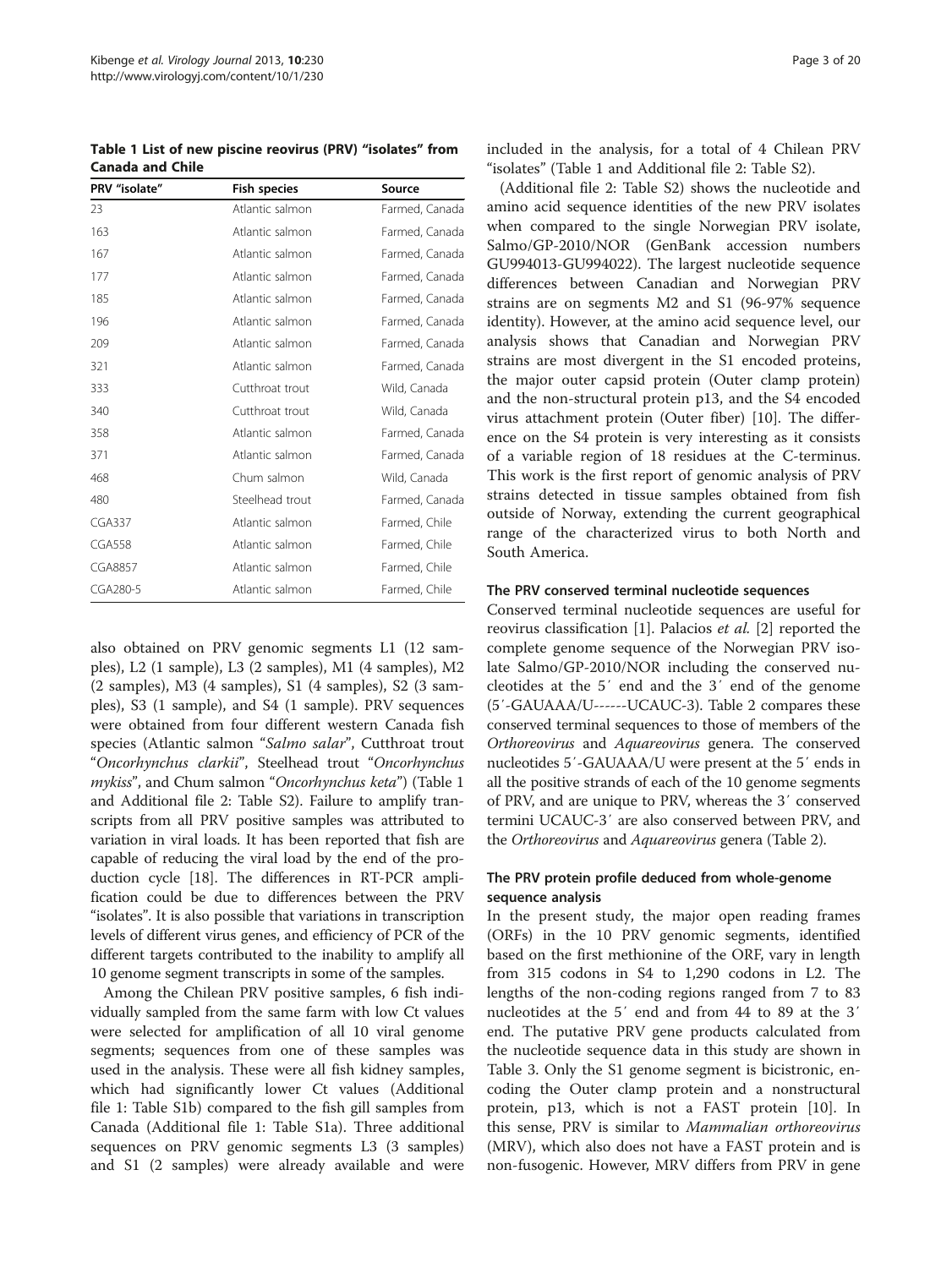<span id="page-3-0"></span>Kibenge et al. Virology Journal 2013, 10:230 **Page 4 of 20** Page 4 of 20 http://www.virologyj.com/content/10/1/230

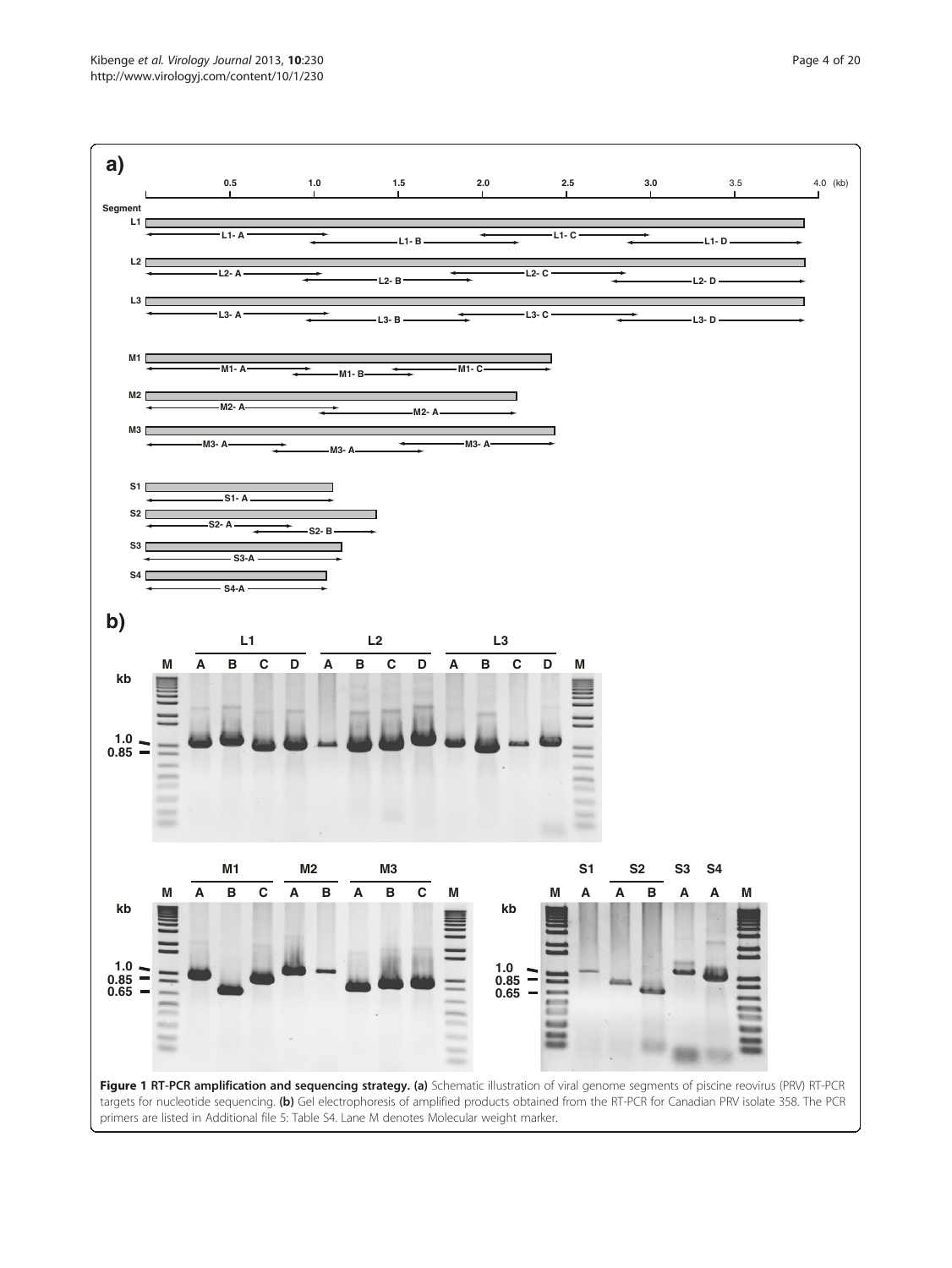| Reovirus genus      | Reovirus species/strain           | Conserved terminal nucleotide sequences |                         |  |  |  |  |
|---------------------|-----------------------------------|-----------------------------------------|-------------------------|--|--|--|--|
|                     |                                   | 5' terminal nucleotides                 | 3' terminal nucleotides |  |  |  |  |
| PRV                 | Salmo/GP-2010/NOR [2]*            | 5'-GAUAAA/U                             | UCAUC-3'                |  |  |  |  |
| Orthoreovirus genus | Avian orthoreovirus-138 [1]*      | 5'-GCUUUUU                              | UCAUC-3'                |  |  |  |  |
|                     | Nelson Bay orthoreovirus [1]*     | 5'-GCUUUA                               | UCAUC-3'                |  |  |  |  |
|                     | Mammalian orthoreovirus -1La [1]* | 5'-GCUA                                 | UCAUC-3'                |  |  |  |  |
|                     | Baboon orthoreovirus [1]*         | 5'-GUAAAUUU                             | UCAUC-3'                |  |  |  |  |
|                     | Reptilian orthoreovirus [1]*      | 5'-GUUAUUUU                             | $UCAUC-3'$              |  |  |  |  |
| Aquareovirus genus  | Aquareovirus A [1]*               | 5'-GUUUUA                               | $UCAUC-3'$              |  |  |  |  |
|                     | Aguareovirus $\subset$ [1]*       | 5'-GUUAUU                               | UCAUC-3'                |  |  |  |  |
|                     | Aguareovirus G [1]*               | 5'-GUUUUA                               | UCAUC-3'                |  |  |  |  |

<span id="page-4-0"></span>Table 2 Conserved terminal nucleotide sequences (positive strand) of PRV, Orthoreovirus, and Aquareovirus genera genome segments

\*Source of genome sequence information is given in square brackets.

coding assignments: in MRV, Core RdRp (λ3) is encoded on segment L1; Core shell (λ1) on segment L3; Outer clamp (σ3) is encoded on S4; Outer fiber (σ1) and NS, other (σ1s) are encoded on S1 (Table 3). Probably the biggest difference is the switch in coding assignments of segments S1 and S4 [[2,10\]](#page-18-0). In most other orthoreoviruses, the Outer fiber protein is encoded on the same bi- or tricistronic S genome segment as the FAST protein and/or a poorly conserved nonstructural protein of unclear function [\[30\]](#page-18-0).

## Whole-genome sequence comparison to other members of family Reoviridae

The complete sequencing of Canadian PRV isolates 358, 371, and the Chilean PRV isolate CGA280-5 in the present study enabled us to elaborate the taxonomic grouping of the PRV isolates, and the phylogenetic relationships between Orthoreovirus, Aquareovirus, and PRV at the genome level. Nucleotide sequences of 13 selected members of family Reoviridae, belonging to Orthoreovirus, Aquareovirus, PRV, and the Bluetongue

| Table 3 Piscine reovirus (PRV) genome coding assignments and protein characteristics |  |  |  |
|--------------------------------------------------------------------------------------|--|--|--|
|--------------------------------------------------------------------------------------|--|--|--|

| Genome<br>segment* | Molecular<br>size $(bp)$ ** | 5'UTR<br>$(bp)$ ** | 3'UTR<br>$(bp)$ ** | Protein name***                     | Protein size<br>(aa) & mass $(kDa)^T$ | pl value | <b>Predicted function</b>                                                                                                     |
|--------------------|-----------------------------|--------------------|--------------------|-------------------------------------|---------------------------------------|----------|-------------------------------------------------------------------------------------------------------------------------------|
| L1                 | 3911                        | 18                 | 44                 | Core shell $(T = 1)$ [ $\lambda$ 1] | 1282, 141.41 kDa                      | 5.47     | major inner capsid protein, Helicase,<br>RNA triphosphatase                                                                   |
| L2                 | 3935                        | 18                 | 44                 | Core turret [ $\lambda$ 2]          | 1290, 143.75 kDa                      | 4.81     | core spike, quanylyl transferase                                                                                              |
| L <sub>3</sub>     | 3916                        | 7                  | 48                 | Core RdRp $[\lambda 3]$             | 1286, 144.24 kDa                      | 8.68     | minor inner capsid protein, RNA polymerase                                                                                    |
| M <sub>1</sub>     | 2383                        | 21                 | 79                 | Core NTPase [µ2]                    | 760, 86.09 kDa                        | 8.23     | minor inner capsid protein, nucleoside<br>triphosphate phosphohydrolase                                                       |
| M2                 | 2179                        | 26                 | 89                 | Outer shell $(T = 13)$ [ $\mu$ 1]   | 687, 74.26 kDa                        | 6.27     | outer capsid protein, membrane penetration,<br>apoptosis                                                                      |
| MЗ                 | 2403                        | 83                 | 61                 | NS factory [µNS]                    | 752, 83.53 kDa                        | 5.00     | NS, genome packaging?                                                                                                         |
| S <sub>1</sub>     | 1081                        | 28                 | 60                 | Outer clamp [o3]                    | 330, 37.08 kDa                        | 7.43     | major outer capsid protein, dsRNA binding<br>protein, translation control, modulation of<br>cellular interferon, zinc-binding |
|                    |                             |                    |                    | NS, p13 [01s]                       | 124, 12.99 kDa                        | 4.88     | NS, block cell-cycle progression, cytolytic<br>in PRV                                                                         |
| S <sub>2</sub>     | 1329                        | 21                 | 45                 | Core clamp [o2]                     | 420, 45.93 kDa                        | 9.02     | major inner capsid protein, morphogenesis?                                                                                    |
| S <sub>3</sub>     | 1143                        | 28                 | 50                 | NS RNA [oNS]                        | 354, 39.07 kDa                        | 7.76     | NS, genome packaging?                                                                                                         |
| S <sub>4</sub>     | 1040                        | 38                 | 54                 | Outer fiber [o1]                    | 315, 34.60 kDa                        | 6.04     | outer capsid protein (virus attachment), cell<br>tropism, pathways of viral spread in-vivo,<br>virulence                      |

\*Genome segment nomenclature used by Palacio et al. [[2](#page-18-0)] for PRV.

\*\*Values obtained from cDNA sequenced [2; this paper PRV strain 358]. The 3′UTR does not include the stop codon.

\*\*\*Protein nomenclature used by Key et al. [[10\]](#page-18-0) for PRV. Homolog of Mammalian reovirus protein is given in square brackets.

<sup>1</sup>PRV gene products are calculated from sequence data [2; this paper PRV strain 358].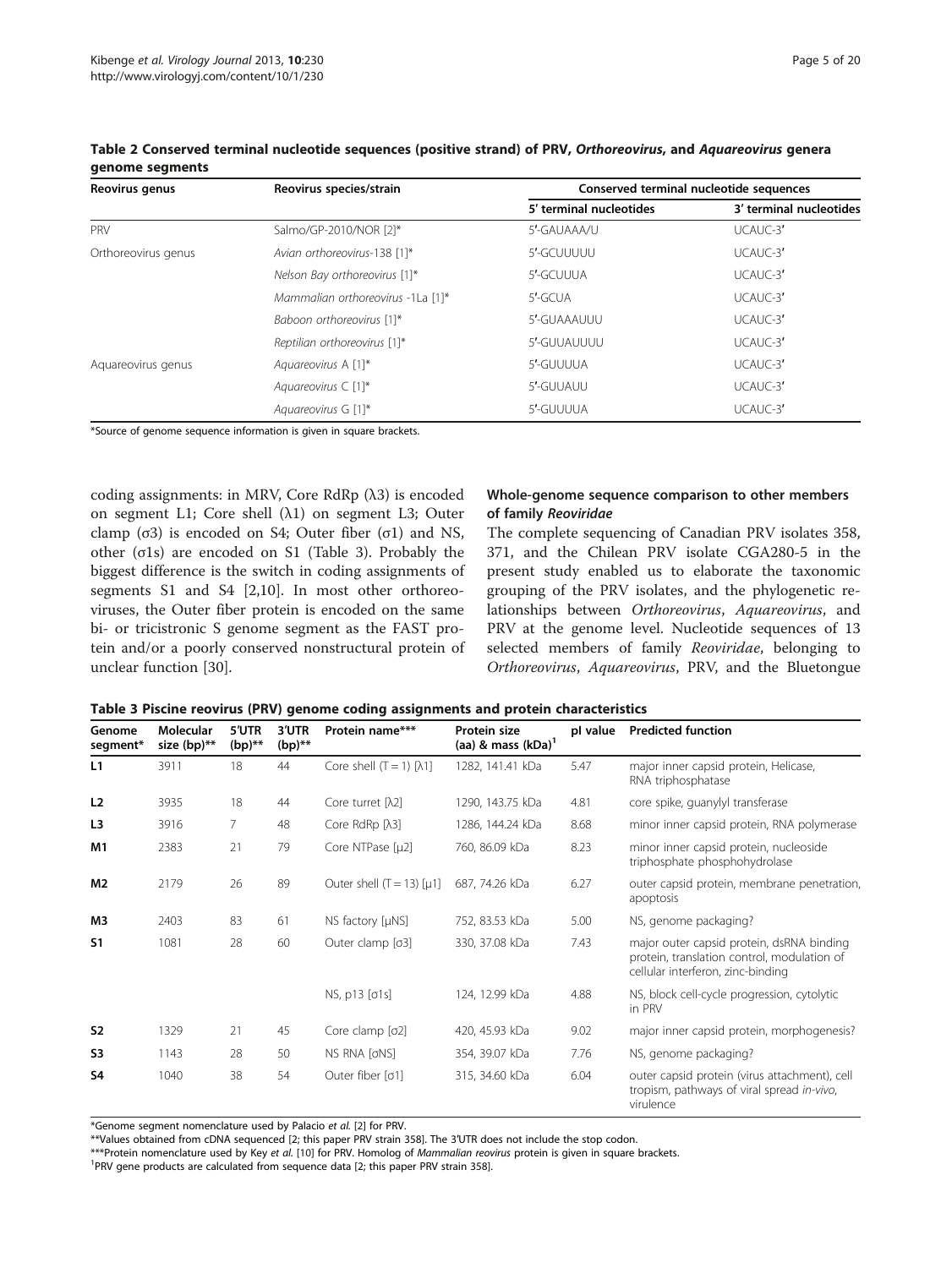<span id="page-5-0"></span>virus as the outgroup sequence used in the analyses are shown in (Additional file [3](#page-17-0): Table S3). Because the equivalent PRV segment S4 gene (Outer fiber protein) is not present in Aquareovirus genus, we restricted our analysis to segments homologous to PRV L1, L2, L3, M1, M2, M3, S1, S2, and S3, using a segment to segment comparison approach as done by Palacios et al. [[2\]](#page-18-0). For the 13 isolates (Additional file [3:](#page-17-0) Table S3), we generated a phylogenetic tree for each of the 9 segments L1, L2, L3, M1, M2, M3, S1, S2, and S3. These trees are shown in Figures 2, [3](#page-6-0), [4,](#page-7-0) [5](#page-8-0), [6,](#page-9-0) [7](#page-10-0), [8,](#page-11-0) [9](#page-12-0) and [10.](#page-13-0) All the 9 trees show that PRV isolates cluster in a separate group. In 3 of the 9 trees (i.e., segments homologous to PRV L3, M1, and M2), isolates belonging to Orthoreovirus, Aquareovirus, and PRV grouped in clearly separate clusters, and would therefore clearly delineate PRV as a new genus separate from both Orthoreovirus and Aquareovirus. In 3 out of the 9 trees (i.e., segments homologous to PRV L1, M3, and S2), all the isolates inside the Orthoreovirus genus are in a separate group. In one tree (i.e., segment homologous to PRV L2), only the isolates inside the Aquareovirus genus are in a separate group. In 2 out of the 9 trees (i.e., segments homologous to PRV S1 and S3), none of the three groups of isolates (Orthoreovirus, Aquareovirus, and PRV) clearly clustered in a separate group although the PRV isolates formed a tight cluster. Thus while the distinction between Orthoreovirus genus and Aquareovirus genus is not consistent,

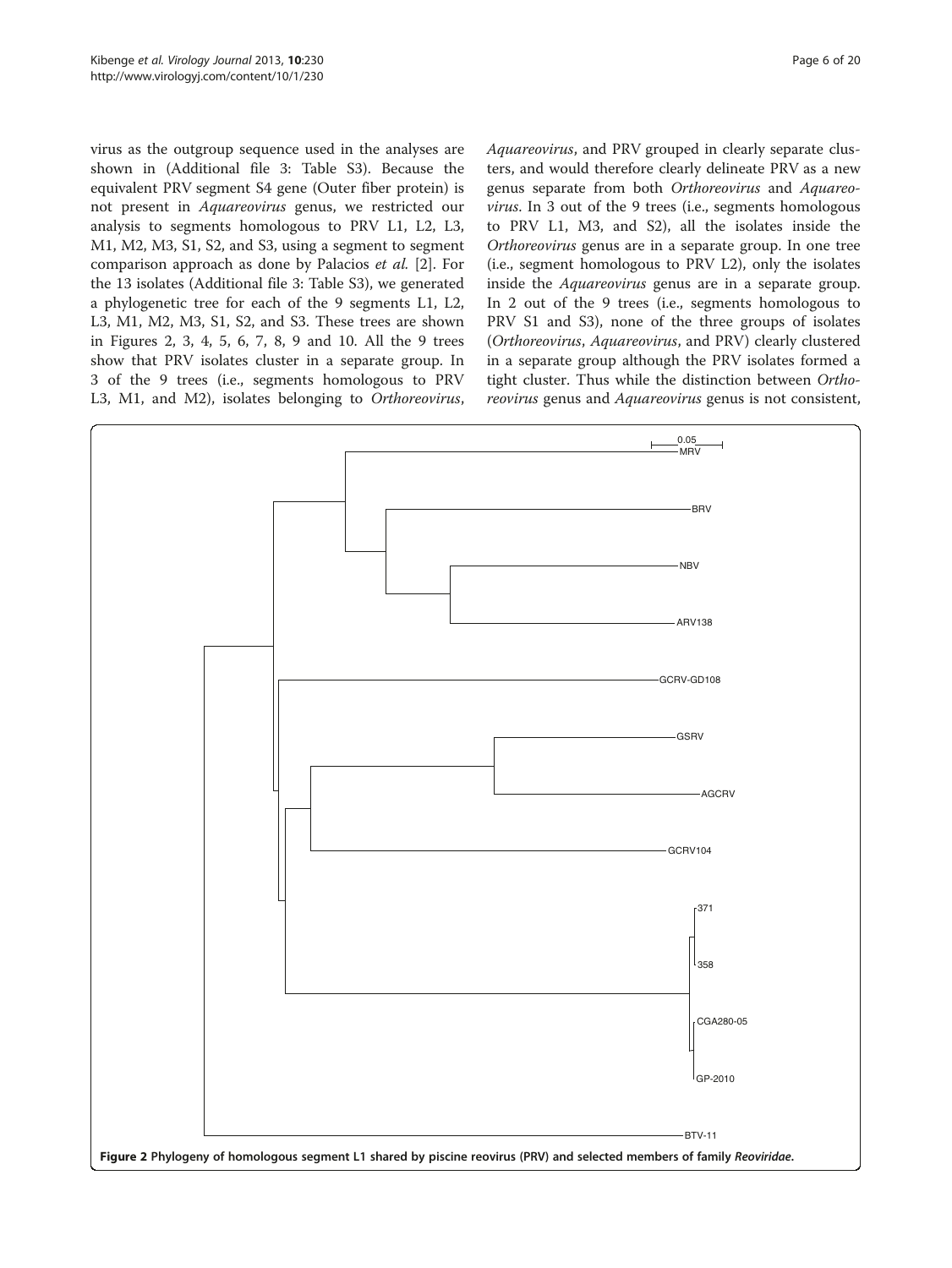the distinction between PRV isolates and these two genera is very consistent. These observations further argue for assigning PRV to a new genus within the family Reoviridae.

While use of concatenated sequences for phylogenetic analyses [[10](#page-18-0)] for a segmented dsRNA virus may be of limited value because of issues of reassortment and how these may influence phylogenetic groupings, it was also attempted in this study as such a phylogenetic tree is more objective and comprehensively reflects the relationships among the different isolates in Reoviridae. Because the lengths of these concatemers were in the range of 18kbp to 23kbp, it was difficult to make sure they aligned well across the whole length. To improve

the alignment quality, we first created an alignment for every homologous segment of the 13 isolates (Additional file [3:](#page-17-0) Table S3) separately, and then merged all the aligned nine segments together for each of the isolates. In this way, we were able to ensure that all alignments involved sequences of the homologous segments. The alignments were visually checked and a phylogenetic tree generated based on this concatemer alignment is shown in (Additional file [4](#page-17-0): Figure S1a). The concatemer alignment was then examined for highly conserved regions, which would strongly support the assumption that the 13 isolates had a common ancestor and justify the current phylogenetic analysis. These highly conserved regions were found in segments homologous to

<span id="page-6-0"></span>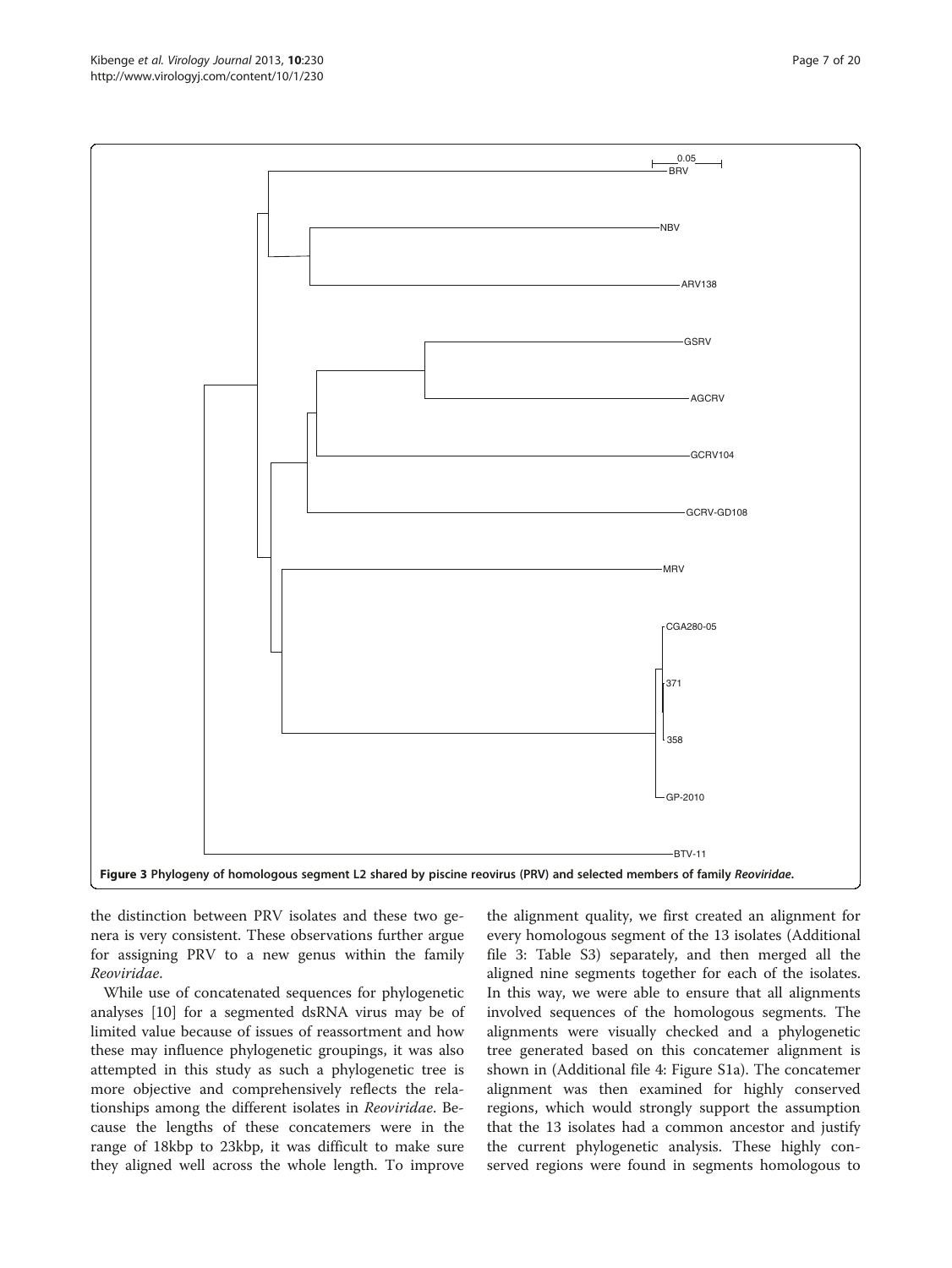PRV segments L1, L2, and L3. The computer software JALVIEW [\[31](#page-19-0)] was then used to extract these regions, which were then used to generate another phylogenetic tree (Additional file [4](#page-17-0): Figure S1b). A comparison of Figures S1a and S1b revealed that while slight differences exist, both trees individually and in combination support three major groups: Aquareovirus genus, Orthoreovirus genus, and PRV isolates, i.e., they also support the classification of PRV as a member of a new genus within the family Reoviridae.

The distances inside the tree in Additional file [4](#page-17-0): Figure S1a provide more insight about this proposal. The average distance between the isolates (MRV, BRV, NBV, ARV138) in the genus Orthoreovirus is 0.526. The average distance between an isolate of genus Orthoreovirus and an isolate of genus Aquareovirus is 0.619. The average distance between a PRV isolate and an isolate of genus Orthoreovirus is 0.588, which is much closer to 0.619 than to 0.526, allowing us to unambiguously conclude that PRV represents a new genus within the family Reoviridae.

# Phylogenetic analysis and sequence diversity of PRV genomic segment S1

To determine the genetic relationship between the PRV strains from western Canada, Chile, and Norway, we compared the segment S1 sequences using phylogenetic analyses and percent nucleotide similarities. The sequences of

<span id="page-7-0"></span>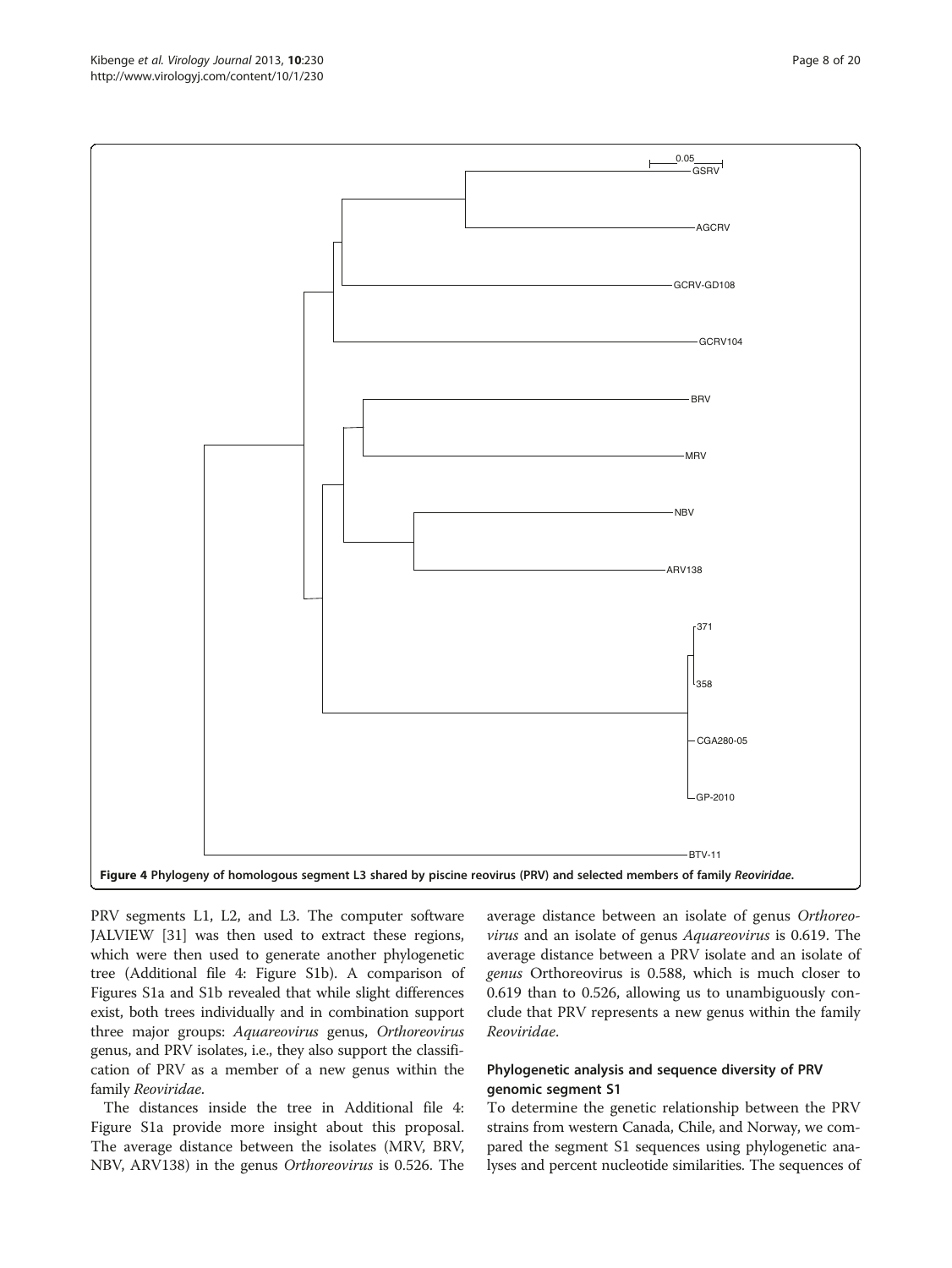seven of the Norwegian isolates were deposited in the GenBank database as S4 sequences [\[28\]](#page-18-0) but correspond to S1 sequences of the PRV type strain, Norwegian isolate Reovirus sp. Salmo/GP-2011/NOR [\[2\]](#page-18-0), and the PRV isolates in the present study. Figure [11](#page-14-0) shows the phylogenetic tree generated with these sequences. It shows 4 Norwegian isolates 5433, 3817, 1921, 9326, are very close to the Canadian strains and another 4 Norwegian isolates 7243, 7030, GP-2010, 8286 are very close to Chilean strains. This indicates one PRV genotype in Norway, Genotype I, with two major sub-genotypes, which we designate Ia and Ib, with Canadian PRV strains in subgenotype Ia and Chilean PRV strains in sub-genotype Ib,

both with strong bootstrap support. The Canadian PRV strains form two subgroups, (167, 196, 358, 209, bootstrapping support 90.5%, and 163, 371, bootstrapping support 61.2%). The two PRV sub-genotypes are separated by a relatively long branch (Figure [11](#page-14-0)), suggesting that they have been evolving independently in Norway. Interestingly, the phylogenetic trees of the individual genome segment nucleotide sequences of Reoviridae (Figures [2,](#page-5-0) [4](#page-7-0), 5, [6,](#page-9-0) [7](#page-10-0) and [8](#page-11-0), and [10](#page-13-0)) except for segments homologous to PRV L2 and S2 (Figures [3](#page-6-0) and [9,](#page-12-0) respectively) also seem to support the existence of the two sub-genotypes of PRV.

Piscine reovirus segment S1 is bicistronic (Table [3](#page-4-0)), encoding the Outer clamp protein and a 124-aa protein,

<span id="page-8-0"></span>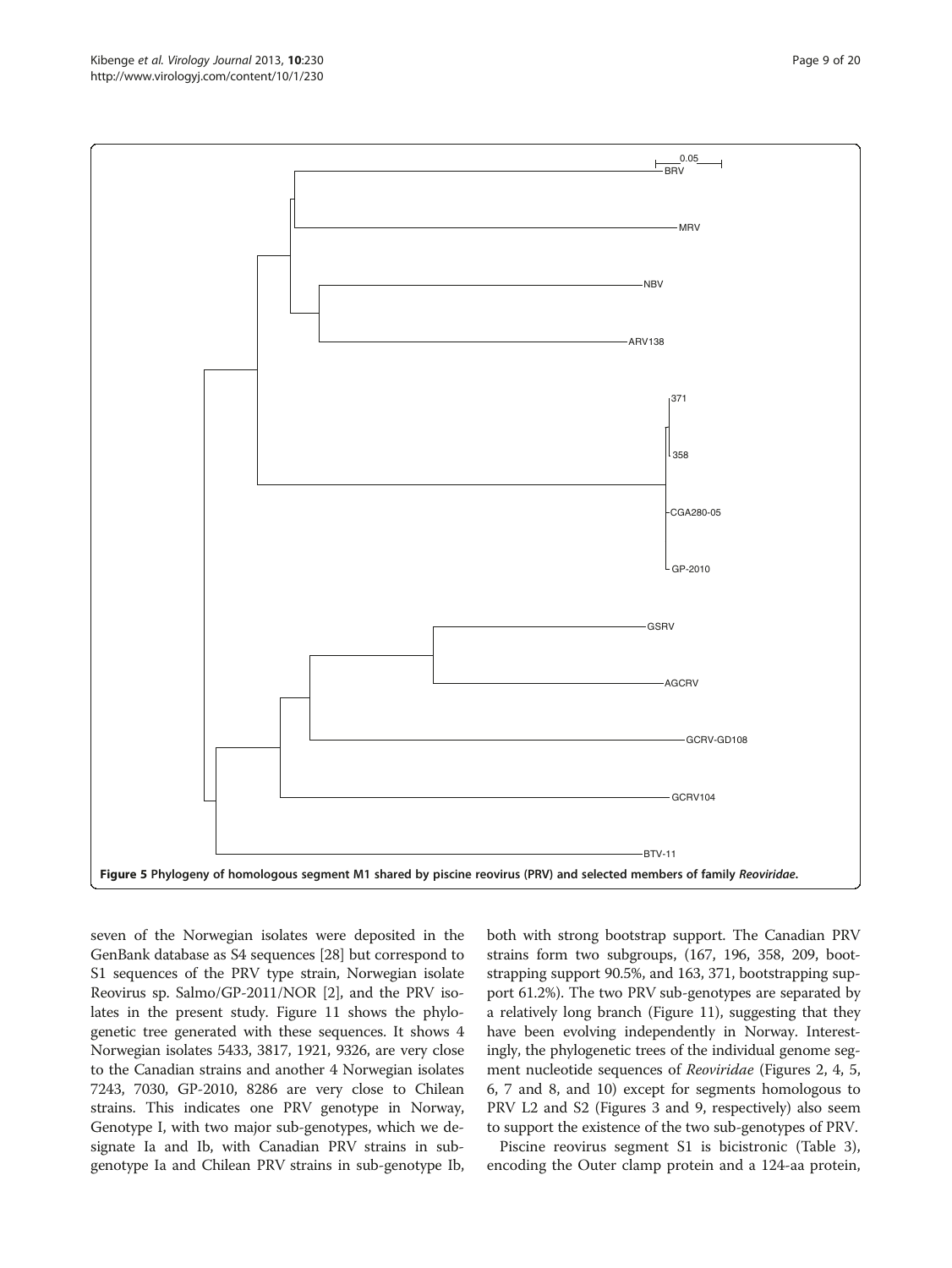<span id="page-9-0"></span>

designated p13, that induces cytotoxicity [\[10](#page-18-0)]. Thus, S1 may be relevant for virulence of PRV. Our sequence analysis of p13 protein showed the Chilean PRV strains had 100% amino acid sequence identity with the Norwegian strain Reovirus sp. Salmo/GP-2010/NOR, whereas the Canadian strains had ≤92.7% amino acid sequence identity with this PRV strain (Additional file [2](#page-17-0): Table S2). In the S1 sequence phylogenetic trees (Figures [11](#page-14-0) and [12](#page-15-0)), the Canadian PRV strains are most similar to the Norwegian PRV strains found in Atlantic salmon with HSMI outbreaks from the Lofoten Archipelago of Norway [[28](#page-18-0)]; in contrast, the Chilean PRV strains are most similar to the strains found in Atlantic

salmon farms without HSMI outbreaks near Trondheim, Norway [\[28](#page-18-0)] (Dr. Torstein Tengs, personal communication). These findings suggest the existence of PRV provides the potential for a HSMI outbreak, but other factors (including environment, stress, PRV/host contact types, PRV infection titre) determine whether a HSMI outbreak actually occurs. This requires further investigation.

Table [4](#page-16-0) shows the percent sequence identities on segment S1 between the new Canadian and Chilean PRV strains and the Norwegian PRV isolates reported in the GenBank database. This analysis confirms the phylogenetic analysis (Figures [11](#page-14-0) and [12\)](#page-15-0) showing that all Canadian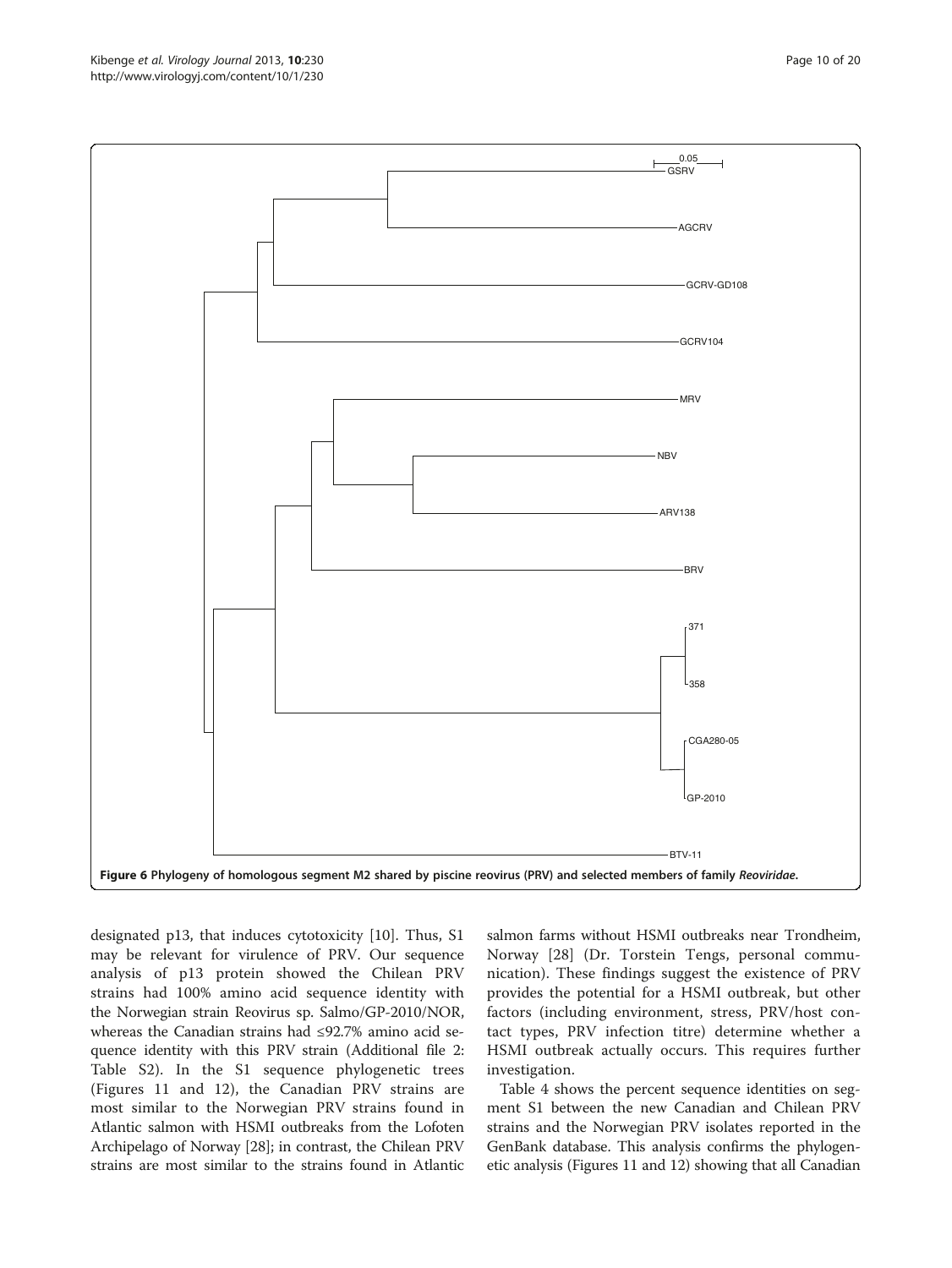<span id="page-10-0"></span>

isolates belong to Norwegian sub-genotype Ia and Chilean isolates belong to Norwegian sub-genotype Ib. The Canadian and Norwegian PRV isolates of sub-genotype Ia showed nucleotide sequence identities  $\geq$  98.1% and amino acid sequence identities  $\geq$  98.2%. As noted in Table [4](#page-16-0), the Chilean PRV S1 sequences 8857 and 337 have inserts relative to the other strains, which contributes to lower sequence identities with other strains. If these two Chilean isolates are excluded, then the Norwegian and Chilean PRV strains of sub-genotype Ib showed nucleotide sequence identities ≥ 98.1% and amino acid sequence identities  $\geq$  99.4%. The nucleotide and amino acid sequence identities between sub-genotypes Ia and I b strains were  $\leq$ 96.9%. and ≤ 97.0%, respectively, (Table [4](#page-16-0)).

# Divergence time estimation between Canadian and Chilean PRV and the Norwegian strains

Our analysis using BEAST simulation [\[32\]](#page-19-0) shows the time when Canadian PRV isolates diverged from Norwegian PRV isolates was between 2006 and 2011; the time when Chilean PRV isolates diverged from Norwegian PRV isolates was between 2003 and 2010. These estimations were based on isolates, collection times (Additional file [1](#page-17-0): Tables S1a and S1b) and all the information inside the phylogenetic tree (Figure [11](#page-14-0)). We also used the program BACKTRACK [[33\]](#page-19-0), which reads a phylogenetic tree with evolutionary distances and years of isolation for all the sequences and then generates a time interval for each inner node, to estimate the divergence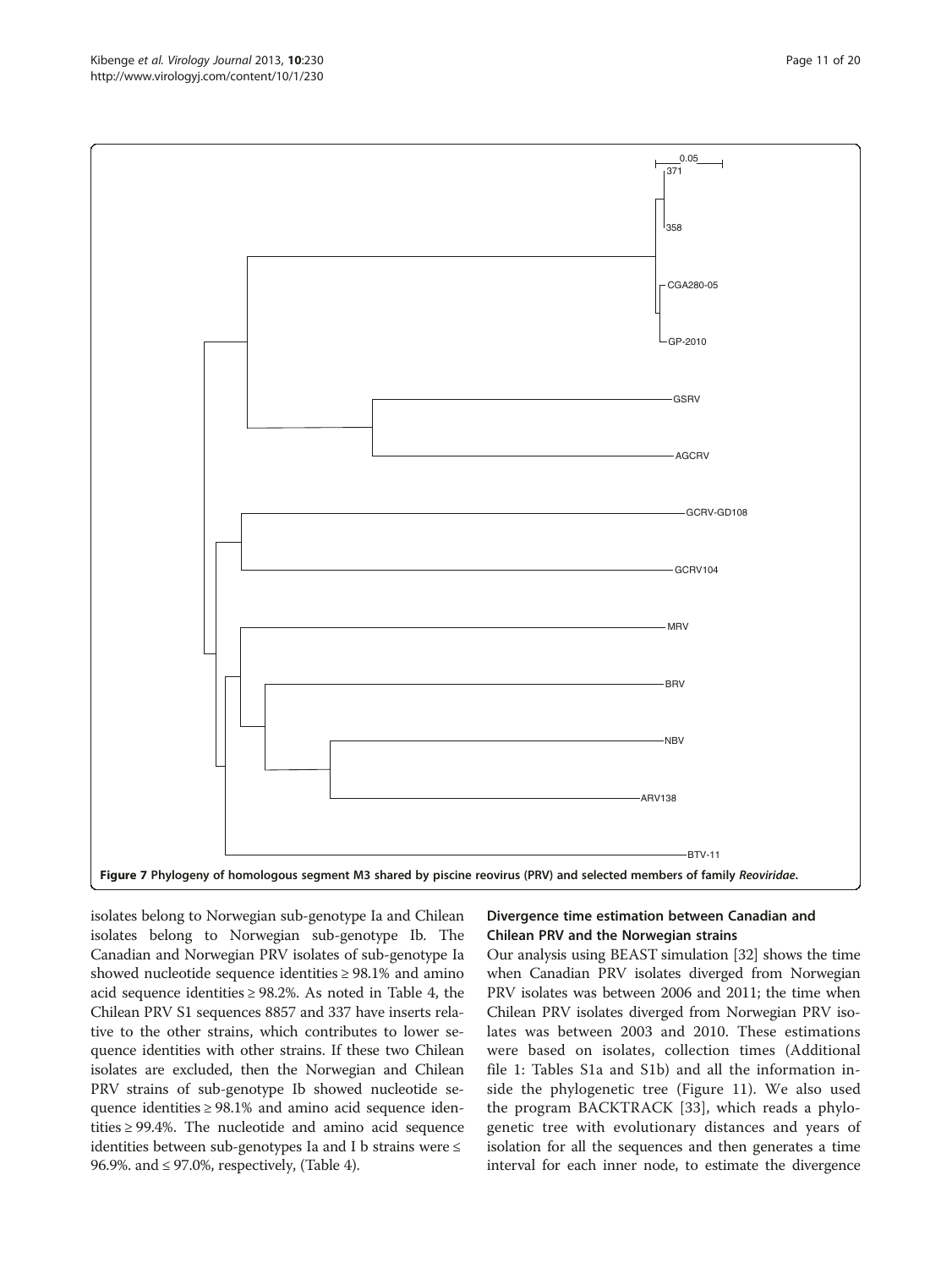times. With BACKTRACK, the Canadian isolates diverged from Norwegian isolates between 2007 and 2011; the Chilean isolates diverged from Norwegian isolates between 2004 and 2011. Both algorithms produced a wide range in the estimations. We tried to make the estimations more specific by using the knowledge we have about these sequences. For example, we believe the multiple insertion events of CGA8857 and CGA337 could be caused by some kind of environmental changes and the mutation rates during that period could be significantly higher than normal. Thus, we believe the most likely time when Canadian isolates diverged from Norwegian isolates was between 2006 and 2008, i.e., around  $2007 \pm 1$ ; the most likely time when Chilean isolates diverged from

Norwegian isolates was between 2007 and 2009, around  $2008 \pm 1$ . This evolutionary direction was confirmed with several outgroup sequences. The timeline for Canadian PRV is supported by observations that: 1) Heart lesions and HSMI type lesions were reported in British Columbia farmed Atlantic salmon beginning in 2008, in fish that had entered seawater in 2007. The pattern of inflammation in the heart was consistent with systemic immune stimulation; differentials include a bacterial or viral infection [[34](#page-19-0)], and 2) a survey of juvenile Pink salmon "Oncorhynchus gorbuscha" in the Broughton Archipelago region of western Canada in April and May 2008 (200 samples in 44 pools) found no PRV when tested with a RT-qPCR assay targeting PRV L1 gene in 2010 [\[35\]](#page-19-0). It is not known how

<span id="page-11-0"></span>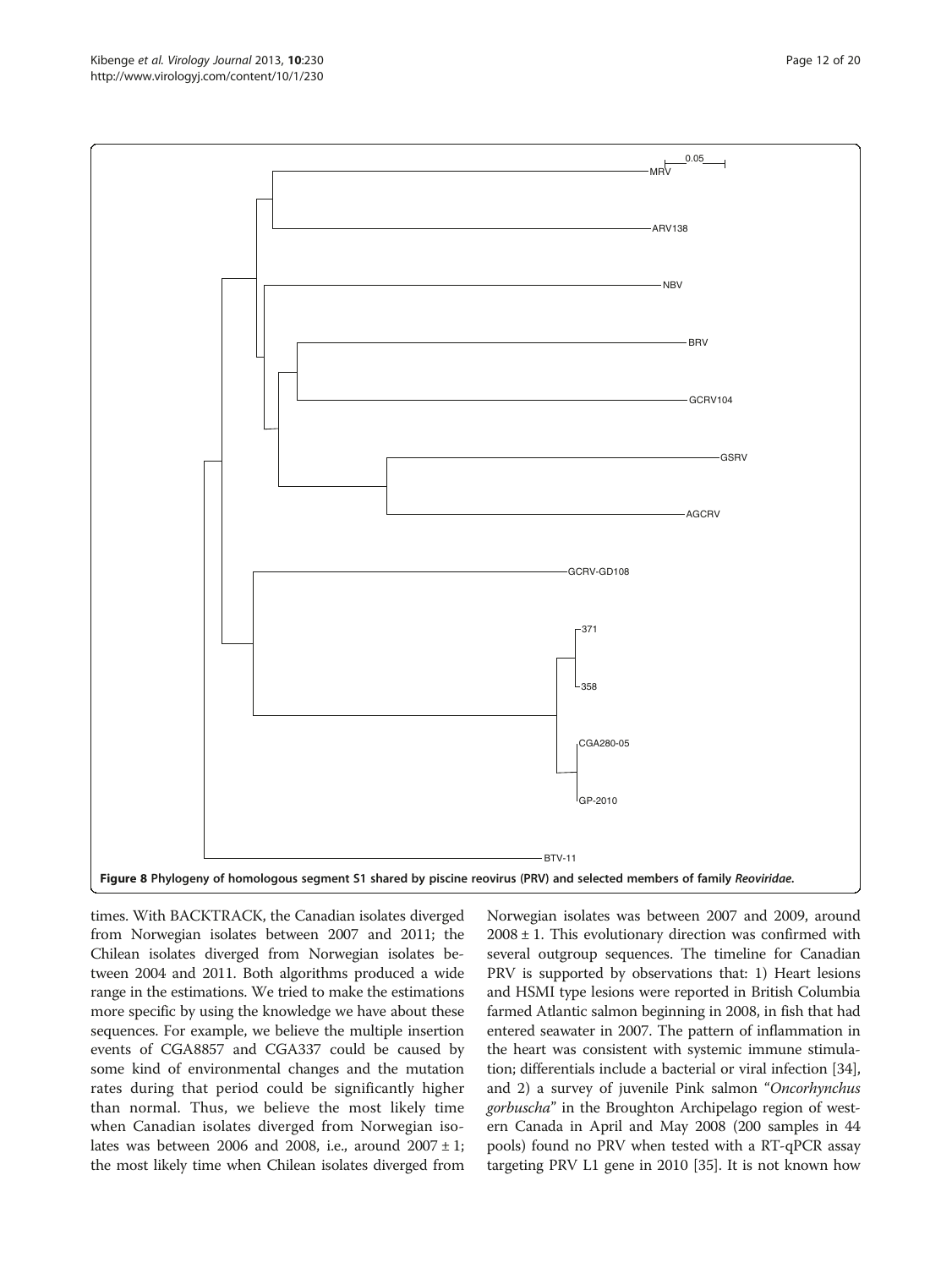<span id="page-12-0"></span>

the virus could have been transmitted from Norway to Canada since there have never been any authorized direct imports of Atlantic salmon eggs from Norway since 1985; recent imports have been from Washington State-USA (2001) and Iceland (2004–2009) [\[36\]](#page-19-0). There is no information about the PRV situation in Washington State or Iceland. Horizontal spread and/or introduction of virus through wild fish migration are not reasonable routes of transmission. The distribution of PRV in Canada is uncertain since there is no national surveillance for it. In Chile, the presence of PRV in farmed Atlantic salmon reared in Chilean seawater was first detected in 2010 and published in a laboratory report in 2011 [\[26\]](#page-18-0), which cited a high prevalence among the sites located in different areas of

the Los Lagos region growing-up macro-zone. PRV could have been introduced to Chile through importation of Atlantic salmon eggs similarly to ISAV [\[37-39\]](#page-19-0) albeit more recently than ISAV: most Atlantic salmon egg imports to Chile in 2008 were from Norway, and from 2009– 2013 have been from Iceland [[40\]](#page-19-0). In Chile, HSMI will be recommended to be included on the List 3 of high-risk diseases [\[25](#page-18-0)], thus ensuring active surveillance for it in Chilean aquaculture. To better understand the molecular epidemiology of PRV, it will be necessary to know the situation of PRV in other salmon producing countries and in countries with wild salmonids. Not all countries have surveillance for HSMI; therefore, it may be advisable to consider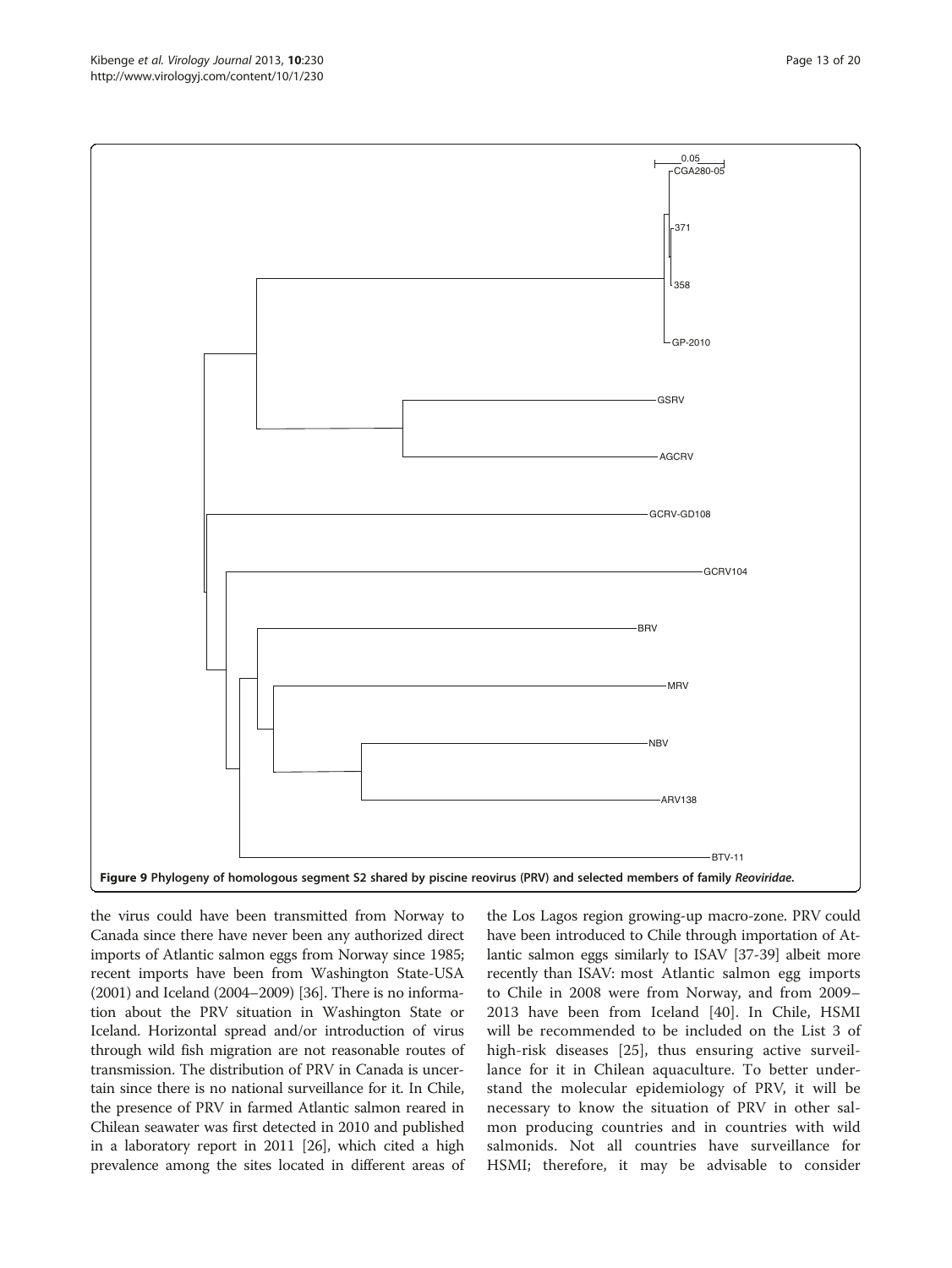PRV-HSMI as an emerging disease and initiate its surveillance.

## Conclusions

The present work constitutes the first report of genomic analysis of PRV strains detected in tissue samples obtained from fish in western Canada, and in Chile, extending the geographical range of the characterized virus to Pacific shorelines of both North and South America. Our work suggests PRV entered both Chile and western Canada recently. We provide strong support for classification of PRV as a member of a new genus within the family Reoviridae. Our work groups PRV into one genotype, Genotype I, with two major

sub-genotypes designated Ia and Ib, with Canadian PRV strains in sub-genotype Ia and Chilean PRV strains in sub-genotype Ib. Taken together, these findings raise awareness on PRV existence outside of Norway so that the aquaculture industry and wild fisheries managers worldwide can become proactive and curtail its international spread, as well as implement mitigation measures regionally and locally.

## Methods

## Fish samples and processing

All samples used in this study were submitted to the laboratory for testing for PRV and other aquatic animal viruses. Samples were either taken from fresh fish and

<span id="page-13-0"></span>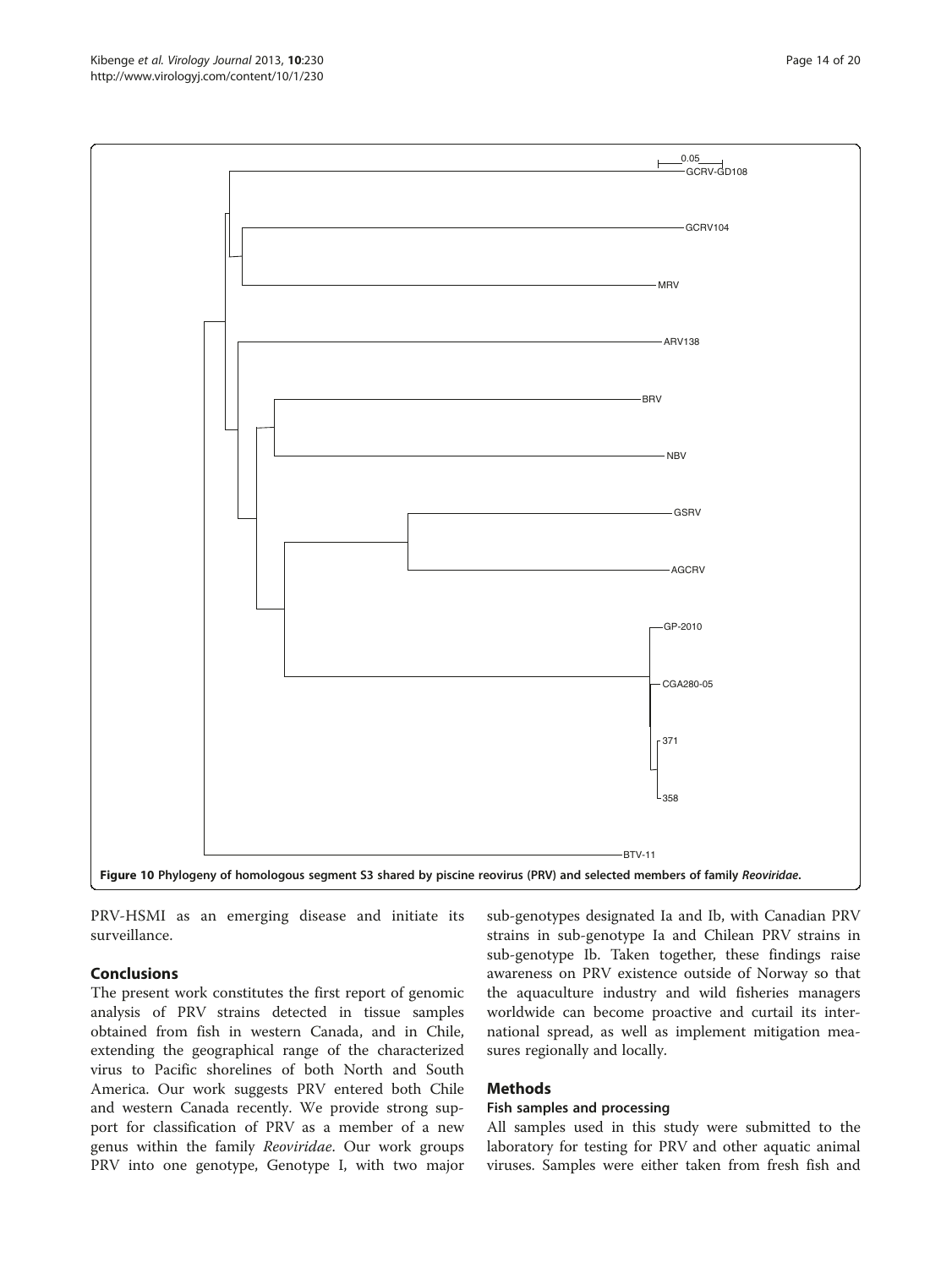<span id="page-14-0"></span>

put into microcentrifuge tubes containing RNAlater® (Ambion Inc., Foster City CA) preservative or were immediately placed in sterile whirlpak bags and shipped overnight by courier cold on ice to the testing laboratory; samples, which consisted of individual gill, heart, kidney or pooled gill and heart or kidney, heart and liver tissues, were either bagged individually or pooled (2–3 tissues per pool) for each fish. The fish tissue sample source is detailed in Additional file [1](#page-17-0): Table S1. The samples from western Canada were either harvest samples of marine-farmed Atlantic salmon or wild fish samples from fish caught live under sport, scientific or First Nation licenses in regions where Atlantic salmon aquaculture sites were present (Additional file [1:](#page-17-0) Table S1a).

Each tissue (or pool of tissues) was weighed and macerated to a 10% suspension w/v in phosphate buffered saline (PBS) with 10x antibiotics. The specimen supernatant was used for RNA extraction. The samples from Chile were from marine-farmed Atlantic salmon after seawater transfer (Additional file [1](#page-17-0): Table S1b) and were collected in RNAlater® preservative. Samples preserved in RNAlater $^{\circledR}$  (Ambion Inc) were first washed three times with PBS and then homogenized as described above prior to total RNA extraction.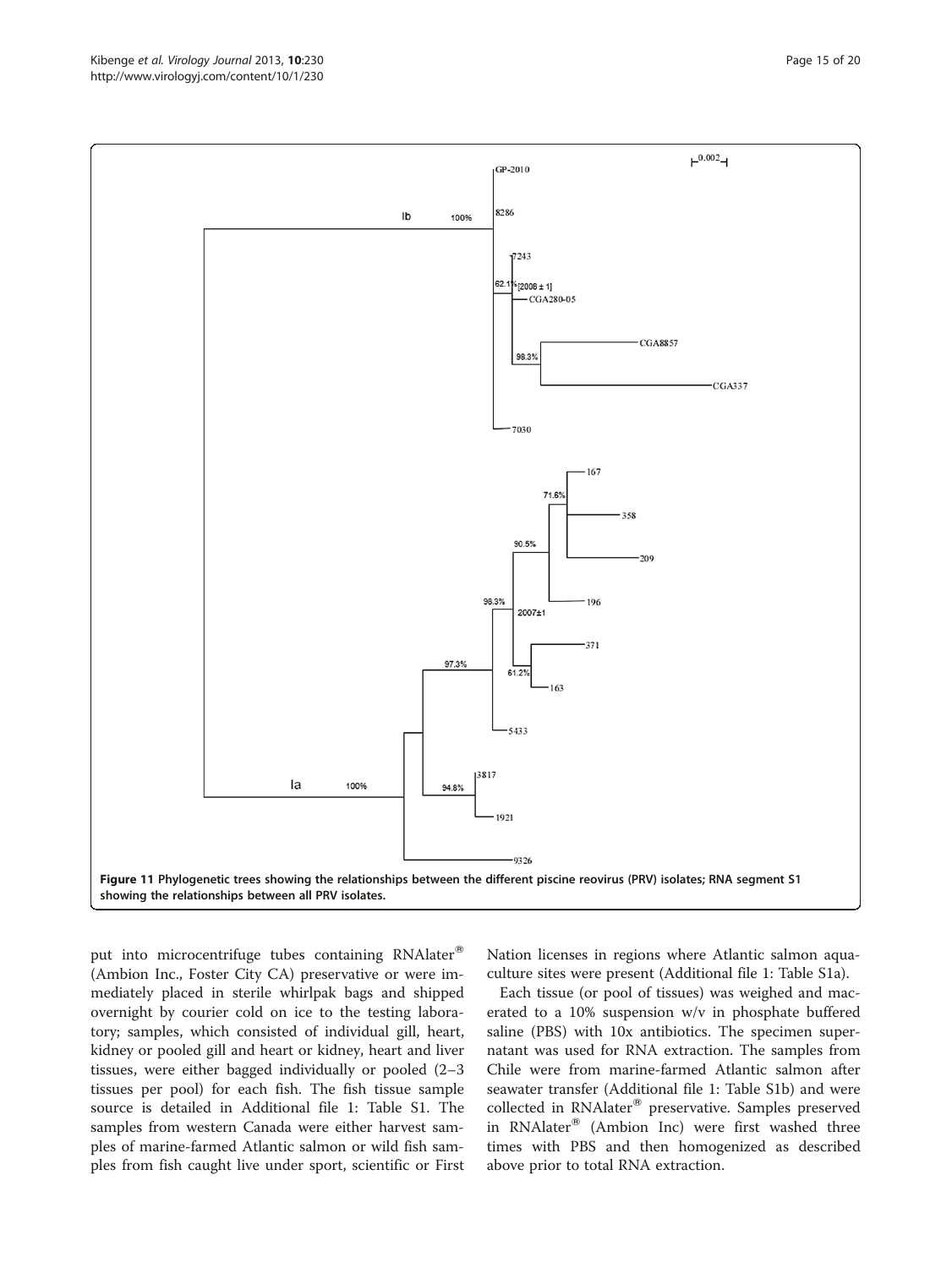<span id="page-15-0"></span>

## RT-PCR and nucleic acid sequencing

Total RNA was isolated using a modified total RNA extraction protocol with the RNeasy $^{\circ\circ}$  mini Kit (QIAGEN). Briefly, total RNA was isolated from samples using 1.25 ml of TRIZOL Reagent (Invitrogen) and 375 μl of sample volume as previously described [[41](#page-19-0)]. The Viral RNA mini Kit (QIAGEN) was also utilized on selected samples following the manufacturer's recommended protocol. In all cases, the extracted RNA was eluted in 20–50 μl of nuclease-free water, and RNA yields were quantified and purity analysed using the OD260/280 ratio and a NanoDrop ND-1000 spectrophotometer (Thermo Scientific). The eluted RNA was tested immediately

following quantitation, or was stored frozen at −80°C until use.

RT-qPCR was run on the LightCycler 480 (Roche Applied Science), version 4.0. The crossing point (Cp) or threshold cycle (Ct) was determined by use of the maximum-second-derivative function on the LightCycler software release 1.5.0. The OneStep RT-PCR kit (QIAGEN) was employed for all RT-qPCR reactions according to the manufacturer's specifications.

Sample RNA quality was based on RT-qPCR for elongation factor 1 alpha (ELF-1α) as internal control targeting either Atlantic salmon ELF-1α (GenBank accession number BT072490) or Chinook salmon ELF-1α (GenBank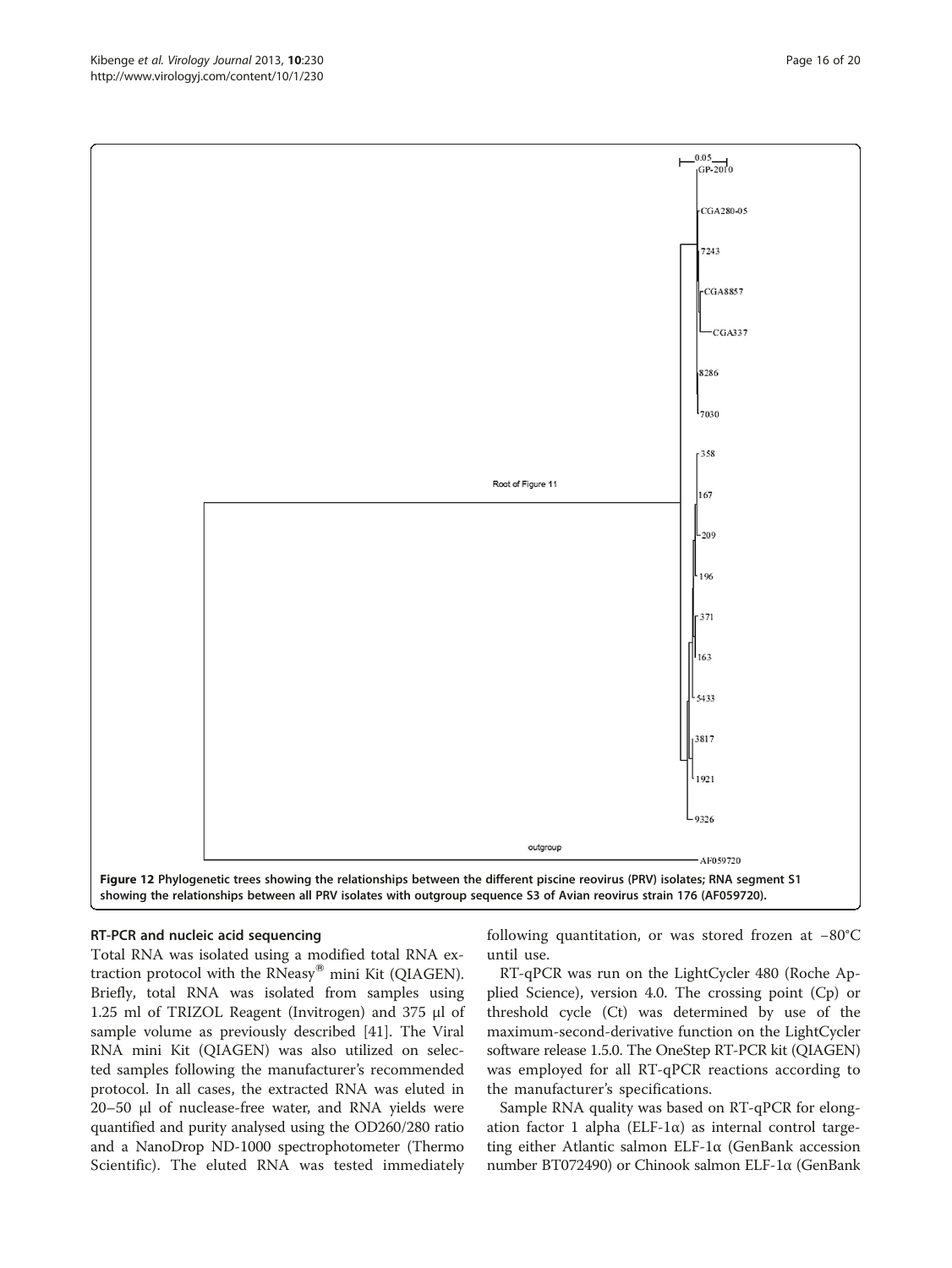<span id="page-16-0"></span>Table 4 Pairwise sequence comparison of Segment S1 of Canadian, Norwegian and Chilean PRV strains showing two sub-genoypes<sup>1</sup>

| <b>PRV</b> isolate | 163  | 167  | 196  | 209                      | 358                      | 371                      | 5433*                    | 3817*          | $1921*$                      | 9326*                    | GP-2010 | 8286* | 7030* | $7243*$                  | 280-5                    | 8857                     | 337  |
|--------------------|------|------|------|--------------------------|--------------------------|--------------------------|--------------------------|----------------|------------------------------|--------------------------|---------|-------|-------|--------------------------|--------------------------|--------------------------|------|
| 163                |      | 99.4 | 99.4 | 99.2                     | 99.3                     | 99.6                     | 99.6                     | 99.0           | 98.9                         | 98.6                     | 96.8    | 96.6  | 96.5  | 96.5                     | 96.6                     | 94.9                     | 94.8 |
| 167                | 99.4 |      | 99.6 | 99.5                     | 99.6                     | 99.3                     | 99.4                     | 98.8           | 98.7                         | 98.4                     | 96.6    | 96.4  | 96.3  | 96.3                     | 96.4                     | 94.7                     | 94.6 |
| 196                | 99.4 | 99.4 |      | 99.4                     | 99.4                     | 99.3                     | 99.4                     | 98.8           | 98.7                         | 98.4                     | 96.6    | 96.4  | 96.3  | 96.3                     | 96.4                     | 94.7                     | 94.6 |
| 209                | 98.8 | 98.8 | 98.8 | $\overline{\phantom{a}}$ | 99.4                     | 99.0                     | 99.1                     | 98.5           | 98.4                         | 98.1                     | 96.3    | 96.1  | 96.0  | 96.0                     | 96.1                     | 94.4                     | 94.3 |
| 358                | 99.4 | 99.4 | 99.4 | 98.8                     | $\overline{\phantom{a}}$ | 99.1                     | 99.2                     | 98.6           | 98.5                         | 98.2                     | 96.4    | 96.2  | 96.1  | 96.1                     | 96.2                     | 94.4                     | 94.8 |
| 371                | 98.8 | 98.8 | 98.8 | 98.2                     | 98.8                     | $\overline{\phantom{a}}$ | 99.4                     | 98.8           | 98.7                         | 98.4                     | 96.6    | 96.4  | 96.3  | 96.3                     | 96.4                     | 94.7                     | 94.6 |
| 5433*              | 99.7 | 99.7 | 99.7 | 99.1                     | 99.7                     | 99.1                     | $\overline{\phantom{a}}$ | 99.2           | 99.1                         | 98.8                     | 96.9    | 96.9  | 96.8  | 96.8                     | 96.7                     | 95.2                     | 95.1 |
| 3817*              | 99.7 | 99.7 | 99.7 | 99.1                     | 99.7                     | 99.1                     | 100.0                    | $\blacksquare$ | 99.9                         | 99.0                     | 96.9    | 96.9  | 96.9  | 96.9                     | 96.8                     | 95.3                     | 95.2 |
| $1921*$            | 99.4 | 99.4 | 99.4 | 98.8                     | 99.4                     | 98.8                     | 99.7                     | 99.7           | $\qquad \qquad \blacksquare$ | 98.9                     | 96.9    | 96.9  | 96.8  | 96.8                     | 96.7                     | 95.2                     | 95.1 |
| 9326*              | 99.7 | 99.7 | 99.7 | 99.1                     | 99.7                     | 99.1                     | 100.0                    | 100.0          | 99.7                         | $\overline{\phantom{a}}$ | 96.8    | 96.8  | 96.7  | 96.7                     | 96.6                     | 95.1                     | 95.0 |
| GP-2010            | 96.7 | 96.7 | 96.7 | 96.1                     | 96.7                     | 96.1                     | 97.0                     | 97.0           | 96.7                         | 97.0                     |         | 100.0 | 99.9  | 99.9                     | 99.8                     | 98.2                     | 98.3 |
| 8286*              | 96.7 | 96.7 | 96.7 | 96.1                     | 96.7                     | 96.1                     | 97.0                     | 97.0           | 96.7                         | 97.0                     | 100.0   |       | 99.9  | 99.9                     | 99.8                     | 98.2                     | 98.3 |
| 7030*              | 96.4 | 96.4 | 96.4 | 95.8                     | 96.4                     | 95.8                     | 96.7                     | 96.7           | 96.4                         | 96.7                     | 99.7    | 99.7  |       | 99.8                     | 99.7                     | 98.1                     | 98.2 |
| 7243*              | 96.7 | 96.7 | 96.7 | 96.1                     | 96.7                     | 96.1                     | 97.0                     | 97.0           | 96.7                         | 97.0                     | 100.0   | 100.0 | 99.7  | $\overline{\phantom{0}}$ | 99.9                     | 98.3                     | 98.4 |
| 280-5              | 96.4 | 96.4 | 96.4 | 95.8                     | 96.4                     | 95.8                     | 96.7                     | 96.7           | 96.4                         | 96.7                     | 99.7    | 99.7  | 99.4  | 99.7                     | $\overline{\phantom{a}}$ | 98.2                     | 98.3 |
| 8857               | 82.5 | 82.2 | 82.2 | 93.9                     | 82.5                     | 82.2                     | 82.5                     | 82.5           | 82.2                         | 82.5                     | 86.2    | 86.2  | 85.9  | 86.2                     | 86.2                     | $\overline{\phantom{0}}$ | 97.4 |
| 337                | 93.0 | 93.0 | 93.0 | 92.3                     | 93.0                     | 92.6                     | 93.3                     | 93.3           | 93.0                         | 93.3                     | 96.7    | 96.7  | 96.3  | 96.7                     | 96.7                     | 86.6                     |      |

<sup>1</sup>Values above the diagonal are nucleotide sequence identities (%); values below the diagonal are deduced amino acid sequence identities of Outer clamp (σ3) protein (%). Bold text denotes sequence identities among sub-genotype Ia PRV strains.

\*Denotes Norwegian PRV "isolates" from Atlantic salmon farms at different points in the life cycle from pre-smolts to fish ready for slaughter [\[29](#page-18-0)], available in GenBank Accession Numbers JN991006 (isolate 5433), JN991012 (isolate 3817), JN991007 (isolate 1921), JN991008 (isolate 9326), JN991011 (isolate 8286), JN991010 (isolate 7030), and JN991009 (isolate 7243). PRV isolate Salmo/GP-2010/NOR is the Norwegian PRV sequenced on all 10 genomic segments; its segment S1 sequence is GenBank Accession Number GU994022.

The Chilean PRV sequences 8857 and 337 have inserts relative to the other strains, contributing to the lower sequence identities with other strains.

accession number FJ890356) carried out using Roche LightCycler<sup>®</sup> 480 RNA master Hydrolysis Probe kit (Roche Diagnostics). The following primers and probes were used.

For Atlantic salmon EF1α:

ASELF1α Forward – 5′- CGT GAC ATG AGG CAG ACA GT-3′; ASELF1α Reverse – 5′- CGG CCT TAA CAG CAG ACT TTG-3′; ASELF1α Probe – 5′-TGC TGT CGG TGT CAT CAA GGC T-3′; and

For Chinook salmon ELF1α:

CSELF1α Forward – 5′- GGT CAC CAC CTA CAT CAA GAA GA-3′; CSELF1α Reverse – 5′- CCA ACC AGA GAT GGG CAC AAA G-3′; CSELF1α Probe – 5′-TGG CTA CAA CCC TGC CAC TGT C-3′.

The probes were labelled at the 5′ end with 6-FAM and at the 3′ end with BHQ-1 quencher (Biosearch Technologies Inc.). The final concentrations of primers and probe in each case were 900 nΜ for each primer and 250 nM for the probe in a final volume of 25 μl. The following thermal cycling parameters were used: 1 cycle of RT for 3 min at 63°C followed by denaturation at 95°C for 3 s, and 45 cycles of denaturation at 95°C for 15 s, annealing and detection at 60°C for 1 min and extension at 72°C for 1 s. Ct values above 40 and no Ct values were defined as negative and these samples would be considered unfit for further testing if after re-extraction and repeated RT-qPCR yielded the same results.

The RT-qPCR assay for PRV used the primer-probe set sequences developed by Haugland et al. [[42](#page-19-0)] targeting the PRV L1 gene. The primers were PRV-F– 5′-CCC CAT CCC TCA CAT ATG GAT A-3′and PRV-R– 5′-GGT GAA ATC ATC GCC AAC TCA-3′. The PRV probe, which was labelled at the 5′ end with 6-FAM and at the 3′ end with BHQ-1 quencher (Biosearch Technologies Inc.) was 5′-ATG TCC AGG TAT TTA CC-3′. The reaction conditions were the same as used by Palacios *et al.* [[2](#page-18-0)], but with 8  $\mu$  of template RNA. The following concentrations were used: 400 nM primer, 300 nM probe and  $1.25$  mM  $MgCl<sub>2</sub>$ . The following thermal cycling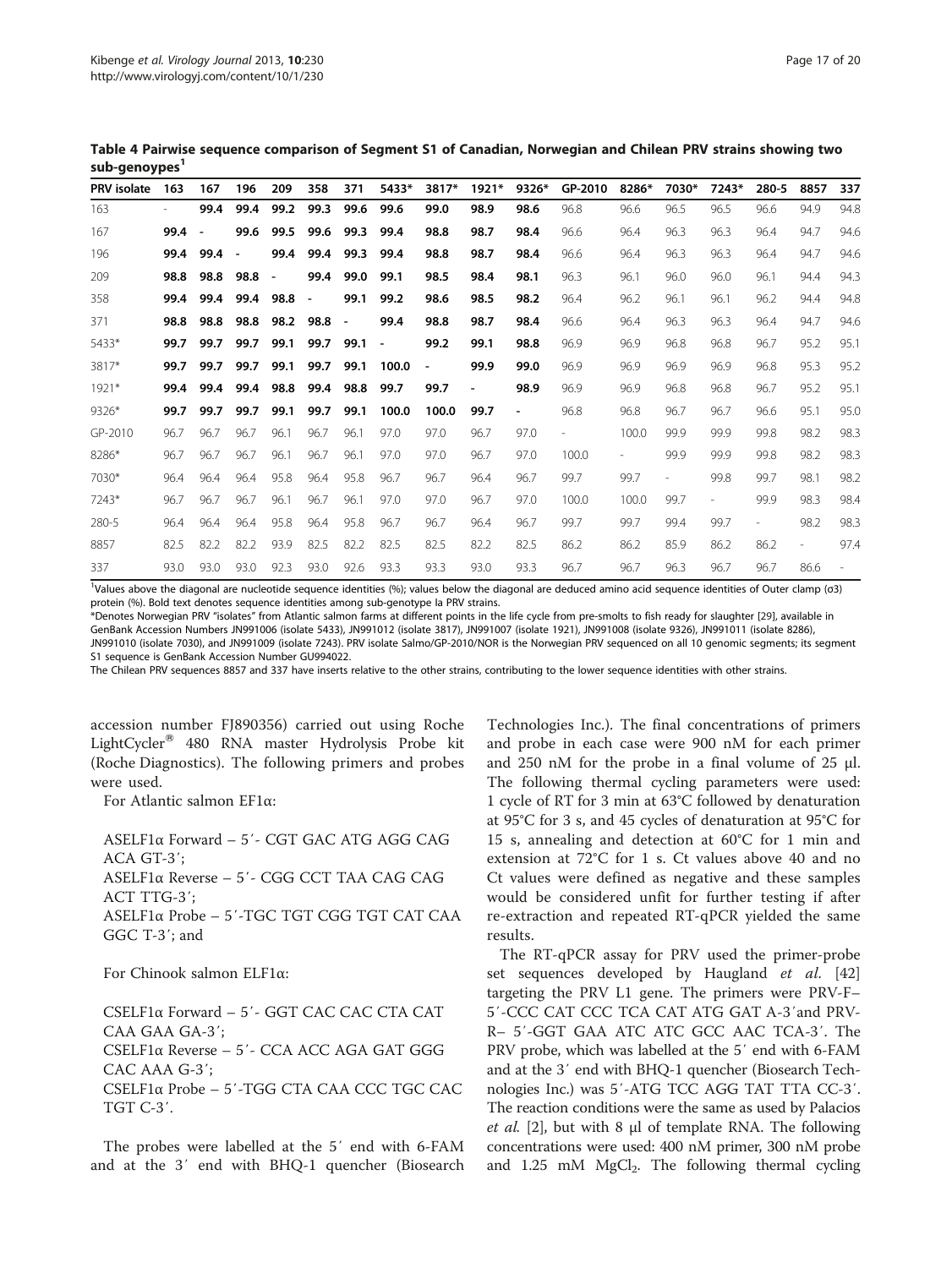<span id="page-17-0"></span>parameters were used: 1 cycle of RT for 30 min at 50°C followed by denaturation at 94°C for 15 min, and 45 cycles of denaturation at 94°C for 15 s, annealing at 54°C for 30 s and amplification and detection at 72°C for 15 s. Samples to be considered positive had Ct values up to 40 and with an exponential curve; Ct values between 40.1 and 45 were considered suspicious, and a sample was negative if there was no Ct value.

Because the laboratory did not have a PRV isolate from cell culture to use as positive control, samples with positive Ct values were further tested in classic RT-PCR targeting the 3′ portion of genome segment L1 with the following PCR primer pairs: PRV-L1 For1 – 5′-CAC TCA CCA ATG ACC CAA ATG C-3′; PRV-L1 Rev1 – 5′-TTG ACA GTC TGG CTA CTT CGG-3′ and/or PRV-L1 For2 – 5′-CTG AAC TGC TAG TTG AGG ATG G-3′; PRV-L1 Rev2 – 5′-GCC AAT CCA AAC AGA TTA GG-3′. These PCR primers and those used to amplify the 10 genomic segments of PRV, listed in (Additional file 5: Table S4) were designed based on the published PRV sequences [[2\]](#page-18-0). RT-PCR for the amplification of each viral genome segment was carried out by using the OneStep RT-PCR kit (QIAGEN). Briefly, the reaction mixture contained 1 μl of total RNA, 4 μl of 5X QIAGEN OneStep RT-PCR buffer, 0.8 μl of dNTPs, 0.5 μM (final concentration) of each primer pair, and 0.8 μl of QIAGEN OneStep RT-PCR enzyme mix in a final volume of 20 μl. Thermal cycling conditions were as follows: an initial cycle of 50°C for 40 min and 95°C for 10 min; 40 cycles of 95°C for 30 s, 54°C for 30 sec, 72°C for 70 s; and a final extension cycle of 72°C for 10 min. Amplified products were analyzed by electrophoresis on 1% agarose gel and purified using High Pure PCR Product Purification Kit (Roche). The PCR products were then either directly sequenced or they were cloned into the pCRII vector using a TOPO TA cloning kit (Invitrogen) in preparation for nucleotide sequencing. Plasmid DNA for sequencing was prepared as described before [\[43\]](#page-19-0). DNA sequencing was performed as previously described [\[44](#page-19-0)] by ACGT Corporation (Toronto, Ontario, Canada). DNA Sequencing was done either directly on RT-PCR products or on plasmid DNA containing the cloned RT-PCR products obtained from reactions using total RNA from tissue samples.

## Sequencing analysis

Similarity analysis was performed using BLAST programs available via the National Center for Biotechnology Information [[45](#page-19-0)] and the FASTA program package for personal computers [\[46\]](#page-19-0). Analysis to identify putative ORFs and their predicted amino acid sequences and other protein characteristics was conducted using the Sequence Manipulation suite, version 2 [\[47\]](#page-19-0).

#### Phylogenetic analyses

The Canadian and Chilean PRV sequences used in the phylogenetic analyses are described in (Additional file 2: Table S2). All the Norwegian PRV sequences were obtained from GenBank [\[29\]](#page-18-0). Sequences were processed using ClustalX 2.1 [\[48](#page-19-0)]. The multiple sequence alignment was manually verified and adjusted to reach high quality alignment. The phylogenetic trees were generated when positions with gaps were excluded and corrections for multiple substitutions were used. Bootstrapping was performed for 1,000 times. In most cases, only the bootstrapping supports higher than 70% were noted. For some important branches, those bootstrapping values a little lower than 70% were also noted. To verify the evolution direction, outgroup sequences were used to determine the root of the phylogenetic trees.

#### Divergence time estimation in a rooted phylogenetic tree

BEAST v1.7.5 [[32\]](#page-19-0) was used to estimate divergence time. To find the most suitable substitution model, we ran jModelTest 0.1.1 [[49\]](#page-19-0) against the aligned sequences. The result shows K80 model [[50\]](#page-19-0) is the most suitable model. Based on this result, a similar model, HKY85 model [[51\]](#page-19-0), was chosen in the BEAST simulation. We believe the mutation rates among lineages could be different, and the uncorrelated relaxed molecular clock was chosen. Five million simulation steps were performed and enough effective sample sizes (ESSs) were generated. We also used program BACKTRACK [[33\]](#page-19-0), which reads a phylogenetic tree with evolutionary distances and years of isolation for all the sequences and then generates a time interval for each inner node, to estimate the divergence times.

## Additional files

[Additional file 1:](http://www.biomedcentral.com/content/supplementary/1743-422X-10-230-S1.doc) Title: Additional results on the piscine reovirus (PRV) positive samples from Canada and Chile. Description: Two tables showing RT-qPCR and conventional RT-PCR results of fish tissue samples from Canada and Chile tested for PRV.

[Additional file 2:](http://www.biomedcentral.com/content/supplementary/1743-422X-10-230-S2.doc) List of new piscine reovirus (PRV) nucleotide sequences and their percent identity to Norwegian isolate Salmo/ GP-2010/NOR.

[Additional file 3:](http://www.biomedcentral.com/content/supplementary/1743-422X-10-230-S3.doc) GenBank Accession numbers of genome segments of selected members of family Reoviridae used in phylogenetic comparison of nucleotide sequences of individual genome segments [[52\]](#page-19-0).

[Additional file 4:](http://www.biomedcentral.com/content/supplementary/1743-422X-10-230-S4.pdf) Title: Phylogenetic trees showing the relationships between isolates in family Reoviridae at the genomelevel. Description: (Figure S1a) Concatenated sequences of nine homologous segments (segment L1, L2, L3, M1, M2, M3, S1, S2, S3) shared by piscine reovirus (PRV) and selected members of family Reoviridae, were used to generate a phylogenetic tree. (Figure S1b) Phylogeny of highly-conserved regions of concatemers in Figure S1a.

[Additional file 5:](http://www.biomedcentral.com/content/supplementary/1743-422X-10-230-S5.doc) Title: List of oligonucleotide primers used in amplification of piscine reovirus (PRV) genome segments. Description: Table listing oligonucleotide primers.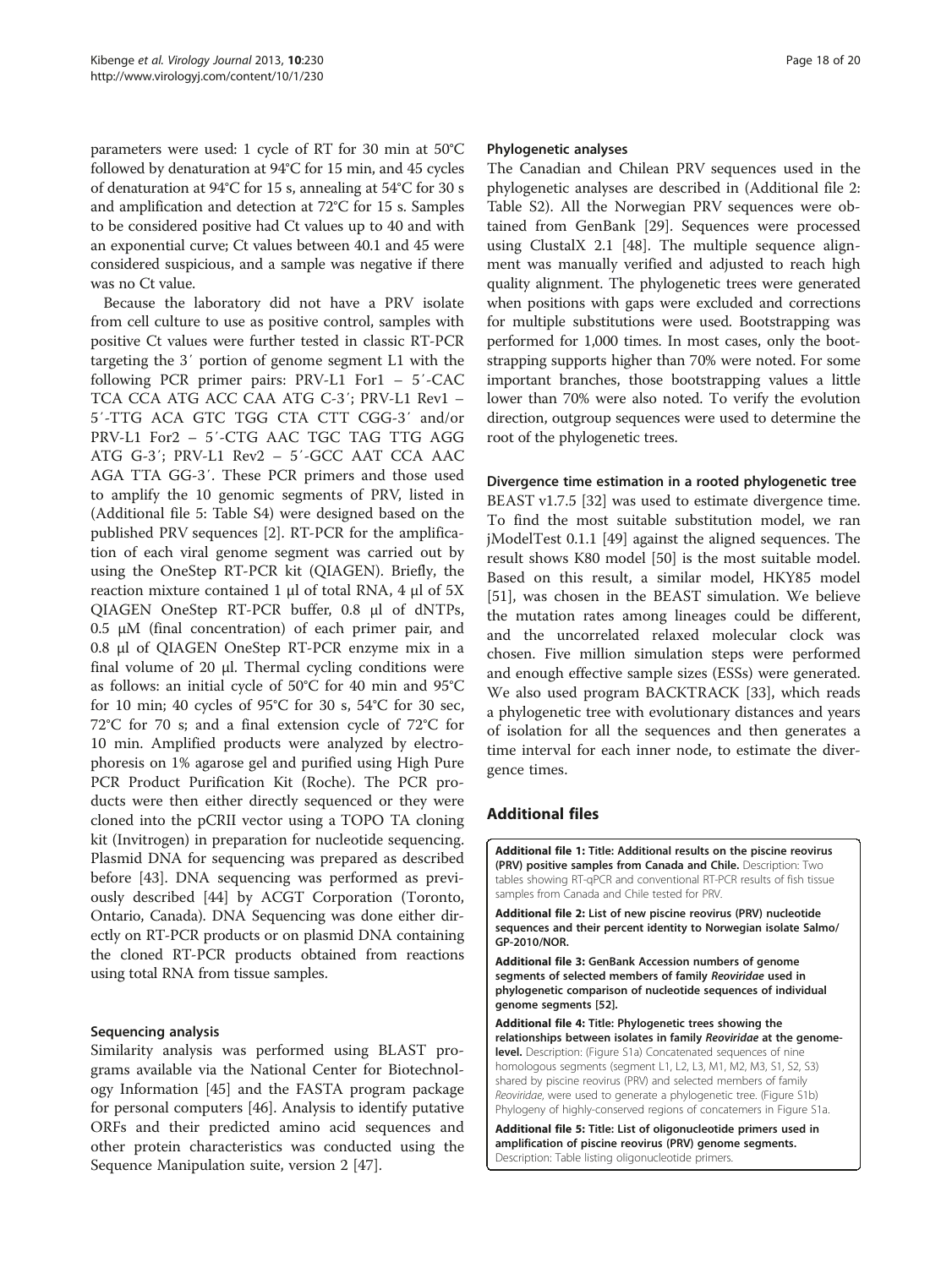#### <span id="page-18-0"></span>Competing interests

The authors declare that they have no competing interests in this scientific work.

#### Authors' contributions

MJTK isolated total RNA from tissue samples, performed the RT-qPCR for ELF-1α and PRV and developed and performed the classic RT-PCR for 3′ portion of segment L1 of PRV, and helped to write the manuscript. TI designed the PRV PCR primers used to amplify transcripts of all the 10 genome segments, performed the classic RT-PCR and cloned all PCR products for sequencing and helped to write the manuscript. YW performed all the phylogenetic analyses and helped to write the manuscript. AM provided the Canadian samples for diagnostic testing and edited the manuscript. MGG coordinated the laboratory testing in Chile and edited the manuscript. FSBK coordinated all viral testing and DNA sequence analysis and helped to write the manuscript. All authors read and approved the final manuscript.

#### Acknowledgements

This work was supported by the Virology Research Laboratory at the Atlantic Veterinary College, University of Prince Edward Island, Charlottetown, PE, Canada. Van City supported the work by Alexandra Morton. We thank Dr. Richard Routledge for submitting the Cutthroat trout samples for diagnostic testing.

#### Author details

<sup>1</sup>Department of Pathology and Microbiology, Atlantic Veterinary College, University of Prince Edward Island, 550 University Ave., Charlottetown, PEI C1A 4P3, Canada. <sup>2</sup>Department of Computer Science and Information Technology, University of Prince Edward Island, 550 University Ave., Charlottetown, PEI C1A 4P3, Canada. <sup>3</sup>Raincoast Research Society, Box 399, 390 1st Street, Sointula, BC V0N 3E0, Canada. <sup>4</sup>Centro de Investigaciones Biológicas Aplicadas (CIBA), Diego de Almagro Norte 1013, No. 10, Puerto Montt, Chile. <sup>5</sup>Universidad San Sebastián. Facultad de Ciencias, Lago Panguipulli 1390, Puerto Montt, Chile. <sup>6</sup>ETECMA, Diego de Almagro Norte 1013 No. 10, Sector Cardonal, Puerto Montt, X Región, Chile.

#### Received: 9 April 2013 Accepted: 5 July 2013 Published: 11 July 2013

#### References

- 1. Attoui H, Mertens PPC, Becnel J, Belaganahalli S, Bergoin M, Brussaard CP, Chappell JD, Ciarlet M, del Vas M, et al: Family Reoviridae. In Virus Taxonomy: Ninth Report of the International Committee on Taxonomy of Viruses. Edited by King AMQ, Adams MJ, Carstens EB, Lefkowitz EJ. San Diego, CA: Academic Press; 2011:541–637.
- Palacios G, Lovoll M, Tengs T, Hornig M, Hutchison S, et al: Heart and skeletal muscle inflammation of farmed salmon is associated with infection with a novel reovirus. PLoS One 2010, 5:e11487.
- 3. Duncan R: Extensive sequence divergence and phylogenetic relationships between the fusogenic and nonfusogenic orthoreoviruses: a species proposal. Virology 1999, 260:316.
- Shmulevitz M, Duncan R: A new class of fusion-associated small transmembrane (FAST) proteins encoded by the non-enveloped fusogenic reoviruses. EMBO J 2000, 19:902–912.
- 5. Sabin A: Reoviruses: a new group of respiratory and enteric viruses formerly classified as ECHO type 10 is described. Science 1959, 130:1387–1389.
- 6. Chua K, Crameri G, Hyatt A, Yu M, Tompang M, et al: A previously unknown reovirus of bat origin is associated with an acute respiratory disease in humans. Proc Nat Acad Sci USA 2007, 104:11424–11429.
- 7. Leland MM, Hubbard GB, Sentmore HT, Soike KF, Hilliard JK: Outbreak of orthoreovirus-induced meningoencephalomyelitis in baboons. Comp Med 2000, 50:199–205.
- van den Brand JM, Manvell R, Paul G, Kik MJ, Dorrestein GM: Reovirus infections associated with high mortality in psittaciformes in The Netherlands. Avian Pathol 2007, 36:293–299.
- Lamirande EW, Nichols DK, Owens JW, Gaskin JM, Jacobson ER: Isolation and experimental transmission of a reovirus pathogenic in ratsnakes (Elaphe species). Virus Res 1999, 63:135–141.
- 10. Key T, Read J, Nibert ML, Duncan R: Piscine reovirus encodes a cytotoxic, non-fusogenic, integral membrane protein and previously unrecognized virion outer-capsid proteins. J Gen Virol 2013, 94:1039–1050.
- 11. Kibenge FSB, Godoy MG, Fast M, Workenhe S, Kibenge MJT: Countermeasures against viral diseases of farmed fish. Antiviral Res 2012, 95:257–281.
- 12. Kongtorp RT, Kjerstad A, Taksdal T, Guttvik A, Falk K: Heart and skeletal muscle inflammation in Atlantic salmon Salmo salar L: a new infectious disease. J Fish Dis 2004, 27:351–358.
- 13. Ferguson HW, Kongtorp RT, Taksdal T, Graham D, Falk K: An outbreak of disease resembling heart and skeletal muscle inflammation (HSMI) in Scottish farmed salmon (Salmo salar L) with observations on myocardial regeneration. J Fish Dis 2005, 28:119–123.
- 14. Wiik-Nielsen CR, Løvoll M, Sandlund N, Faller R, Wiik-Nielsen J, Jensen BB: First detection of piscine reovirus (PRV) in marine fish species. Dis Aquat Org 2012, 97:255–258.
- 15. Garseth ÅH, Fritsvold C, Opheim M, Skjerve E, Biering E: Piscine reovirus (PRV) in wild Atlantic salmon, Salmo salar L., and sea-trout, Salmo trutta L., in Norway. J Fish Dis 2012. doi:[10.1111/j.1365-2761.2012.01450.x](http://dx.doi.org/10.1111/j.1365-2761.2012.01450.x).
- 16. National Veterinary Institute: In Farmed Fish Health Report 2007. Edited by Skjelstad H, Bornø G, Flesjå K, Hansen H, Nilsen H, Wasmuth MA, Hjeltnes B. Oslo: National Veterinary Institute; 2007:19.
- 17. Bornø G, Sviland C: The health situation in farmed salmonids 2010. In Farmed Fish Health Report 2010. Edited by Bornø G, Sviland C, Hellberg H. Oslo: National Veterinary Institute; 2010:36.
- 18. Løvoll M, Alarcón M, Jensen BB, Taksdal T, Kristoffersen AB, Tengs T: Quantification of piscine reovirus (PRV) at different stages of Atlantic salmon Salmo salar production. Dis Aquat Org 2012, 99:7-12.
- 19. Mikalsen AB, Haugland O, Rode M, Solbakk IT, Evensen O: Atlantic salmon reovirus infection causes a CD8 T Cell myocarditis in Atlantic salmon (Salmo salar L.). PLoS One 2012, 7:e37269.
- 20. Chi SC, Hu WW, Lo BJ: Establishment and characterization of a continuous cell line (GF-1) derived from grouper, Epinephelus coioides (Hamilton): a cell line susceptible to grouper nervous necrosis virus (GNNV). J Fish Dis 1999, 22:173–182.
- 21. Kemp M, Donovan J, Higham H, Hooper J: Biochemical markers of myocardial injury. Br J Anaesth 2004, 93:63–73.
- 22. Yousaf MN, Powell MD: The effects of heart and skeletal muscle inflammation and cardiomyopathy syndrome on creatine kinase and lactate dehydrogenase levels in Atlantic salmon (Salmo salar L.). Sci World J 2012, 741302:9.
- 23. Løvoll M, Wiik-Nielsen J, Grove S, Wiik-Nielsen CR, Kristoffersen AB, Faller F, et al: A novel totivirus and piscine reovirus (PRV) in Atlantic salmon (Salmo salar) with cardiomyopathy syndrome (CMS). Virol J 2010, 7:309.
- 24. Wiik-Nielsen J, Løvoll M, Fritsvold C, Kristoffersen AB, Haugland Ø, Hordvik I, Aamelfot M, Jirillo E, Koppang EO, Grove S: Characterization of myocardial lesions associated with cardiomyopathy syndrome in Atlantic salmon, Salmo salar L., using laser capture microdissection. J Fish Dis 2012, 35:907–916.
- 25. Anonymous 2012: Salmon mortality levels rise in H1. [http://fis.com/fis/](http://fis.com/fis/worldnews/worldnews.asp?l=e&country=0&special=aquaculture&monthyear=&day=&id=54692&ndb=1&df=0) [worldnews/worldnews.asp?l=e&country=0&special=aquaculture&](http://fis.com/fis/worldnews/worldnews.asp?l=e&country=0&special=aquaculture&monthyear=&day=&id=54692&ndb=1&df=0) [monthyear=&day=&id=54692&ndb=1&df=0](http://fis.com/fis/worldnews/worldnews.asp?l=e&country=0&special=aquaculture&monthyear=&day=&id=54692&ndb=1&df=0) (Published August 17, 2012; Consulted August 20, 2012).
- 26. Bustos P, Rozas M, Bohle H, Iidefonso R, Sandoval A, Gaete A, Araya C, Grothusen H, Tapia E, Gallardo A, Rojas M, Lara M, Labra A, Gálvez C: Primer reporte de piscine reovirus en Salmon del Atlántico, Salmo salar, cultivado en Chile. ADL Diagnostic Chile Ltda. 2011, 7:1–4.
- 27. Feinberg J: Science divided on fish virus found in Cultus Lake trout. [http://www.theprogress.com/news/163480656.html.](http://www.theprogress.com/news/163480656.html)
- 28. Løvoll M, Alarcón M, Jensen BB, Taksdal T, Kristoffersen AB, Tengs T: Quantification of piscine reovirus (PRV) at different stages of Atlantic salmon Salmo salar production. Dis Aquat Org 2012, 99:7-12. supplementary material [http://www.int-res.com/articles/suppl/d099p007\\_](http://www.int-res.com/articles/suppl/d099p007_supp.pdf) [supp.pdf\)](http://www.int-res.com/articles/suppl/d099p007_supp.pdf).
- 29. Benson DA, Cavanaugh M, Clark K, Karsch-Mizrachi I, Lipman DJ, Ostell J, Sayers EW: GenBank. Nucleic Acids Res 2013, 41(D1):D36–D42.
- 30. Yan X, Parent KN, Goodman RP, Tang J, Shou J, Nibert ML, Duncan R, Baker TS: Virion structure of baboon reovirus, a fusogenic orthoreovirus that lacks an adhesion fiber. J Virol 2011, 85:7483-7495.